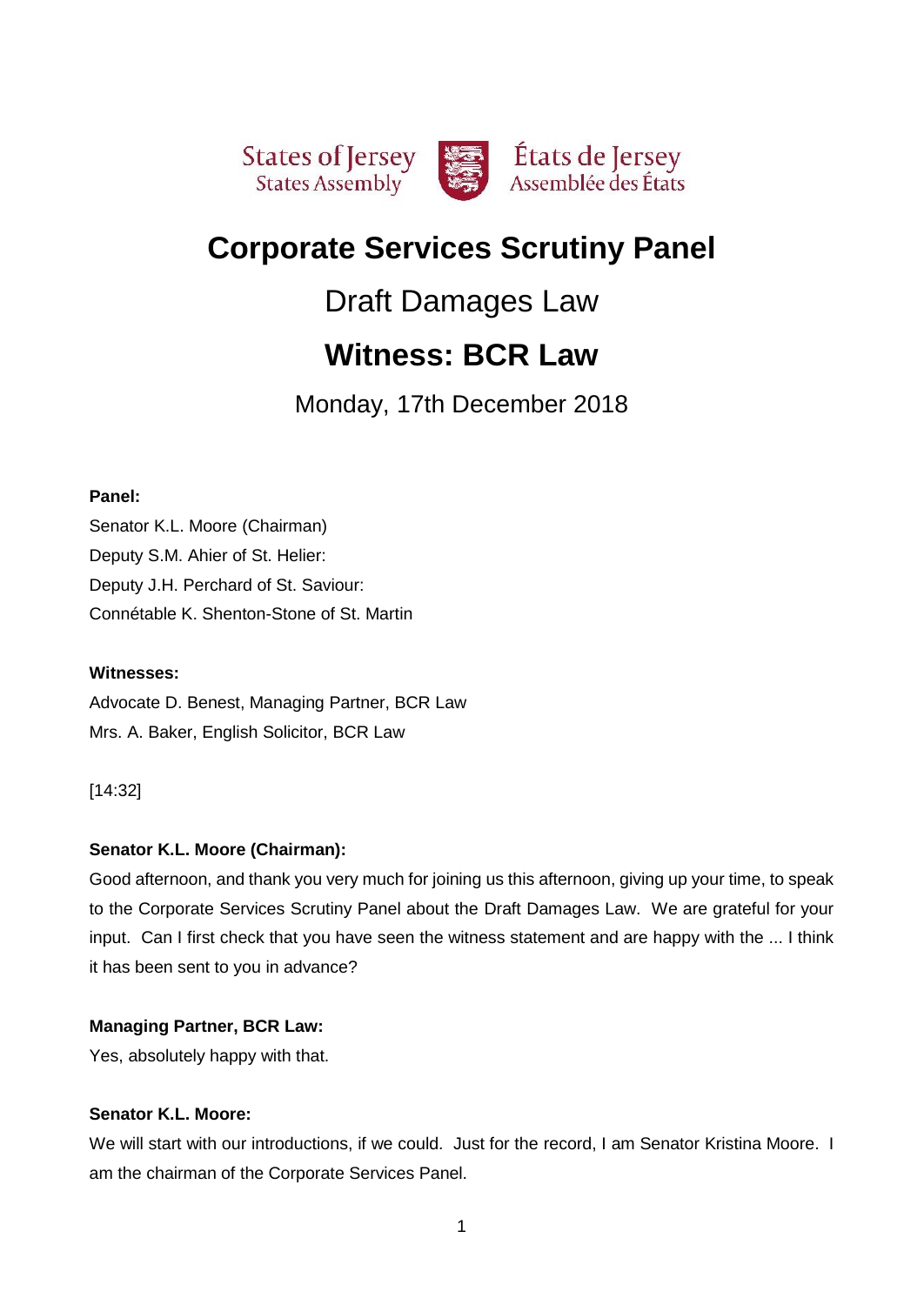## **Deputy S.M. Ahier of St. Helier (Vice-Chairman):**

Steve Ahier, vice-chair.

## **Connétable K. Shenton-Stone of St. Martin:**

Karen Shenton-Stone, member of the Corporate Services Panel.

## **Deputy J.H. Perchard of St. Saviour:**

Deputy Jess Perchard, member of the panel.

## **Managing Partner, BCR Law:**

I am Advocate David Benest. I am an advocate and managing partner at BCR Law in Jersey.

## **English Solicitor, BCR Law:**

I am Alexandra Baker. I am an English solicitor employed by BCR Law in Jersey.

## **Senator K.L. Moore:**

Thank you. You very kindly sent us a very full submission but you state in those submissions that despite the fact that it is a very full and wide-ranging submission that there is much more that you would like to say. Can we just kick off by asking you what areas you felt that you wanted to add to your submission?

## **Managing Partner, BCR Law:**

Certainly. I understand and, as you say, we have given a very full submission. I think it is probably a lever arch file of submission and the documents under it. I do not intend in any way, you will be very pleased to hear, to repeat those things because I am sure you have those and have the things that are raised in them, in mind. This is a very important topic. You will understand therefore that there are things that one would like to supplement in relation to it, but also, and it seems to me the most important thing, is to deal with any questions and issues which the panel, now having had an opportunity to consider representations both from us but also, I am sure, from others, any issues which the panel itself would like clarification on and matters, whether a policy or law or those things which fall between the 2, where you would like that clarification. I should first of all say that I think that the proposed legislation in terms of its principle is a very good idea. I think that bringing certainty and clarity in relation to the 2 areas of law, which the draft legislation proposes, is very sensible. There has been a lot of litigation over a number of years in Jersey since the *Helmot* v *Simon* decision in Guernsey, where the discount rate has been an issue. That has led to uncertainty for insurers, those acting for defendants and also for plaintiffs, and it has added to the expense of litigation because of that. It has required the instruction of a myriad cast of experts, which has had the effect of increasing the length of litigation. When you increase the length of litigation unfortunately you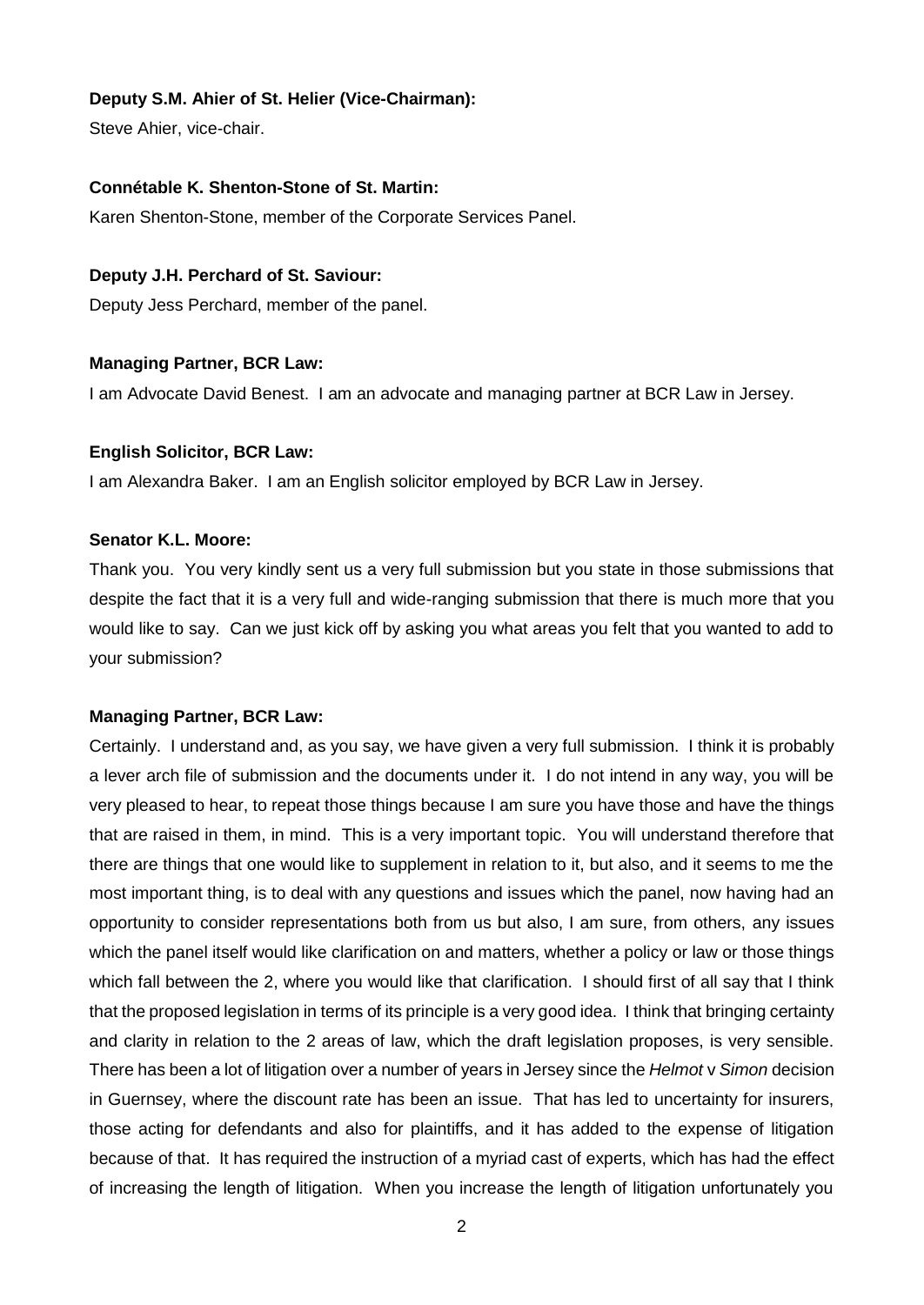also increase the cost of it. Therefore, having a discount rate set, which effectively takes that whole argument away, is something which is only beneficial. The same I think is true in relation to periodical payment orders where there has been clarity in relation to that where the court can give those orders by consent but not by order. Certainly that is an issue which remains live. The recent litigation case which gave rise effectively, as we saw in the Chief Minister's evidence to this panel, was potentially to determine that, but the case has been settled, which means that the court will not give a decision in relation to whether there is a common law power to impose. Absent that, the idea that the court can have a power in appropriate circumstances to do what it sees is justice between the parties, again, I think can only be seen as something which is advantageous. So certainly the evidence which I give is not intended in any way to detract from the sensibleness of the idea of government entering into these areas and clarifying the law in them. I think therefore streamlining litigation. The concerns I have I think are more around the detail and certainly around in terms of the proposed discount rate, the manner in which it is intended to come to that, because I think it is entirely wrong. The starting point that I come to, and I should say please do interrupt me at any point. The one thing you will understand from a lawyer is if you set them off one can talk for any length of time without interruption. So please do interrupt me if you would like clarification on anything. In terms of, first of all, the discount rates and the approach which is taken to that, I have acted over the years for defendants and for plaintiffs. In fact my case load probably before the recent piece of litigation, which appears to have given rise to this, has been principally for defendants. I have acted for a number of insurers. I have acted indeed for the Minister for Health in relation to clinical and agents' cases. I have acted for the Medical Defence Union, Medical Protection Society, so I am well aware of the arguments and concerns, which insurers have in relation to matters. But what one must have as a starting point in setting the discount rates is to have in mind the requirement to provide appropriate compensation. That is appropriate compensation, full compensation, no more no less. The issue is trying with a lump sum award to get that answer right. It is, one might say, virtually impossible to do that. You will have, by definition, over or under compensation however you try to do it because there are uncertainties about life expectancy. You cannot get it exactly right. What a court ultimately is involved in as an exercise and what the legislature should be involved in as an exercise, is to try and do the best it can to meet a balance between what defendants need, in terms of not overpayment, but importantly what plaintiffs need in terms of having appropriate compensation. Cases are principally concerned in terms of future loss with care and loss of earnings. Most important, in a sense of those being, particularly for those who are catastrophically injured, care. The recent case, which gave rise to a lot of publicity and, it would appear, the trigger for this litigation is one which is involved in long-term care. Now the good thing is that ultimately it is settled on a periodical payment order, which will mean that the plaintiffs are appropriately compensated for life and it is affordable in a way which, on the face of it, the lump sum award might not have been. But striking that balance, as I say, is not entirely straightforward. I am sure you understand exactly what the discount rate is there to do but

3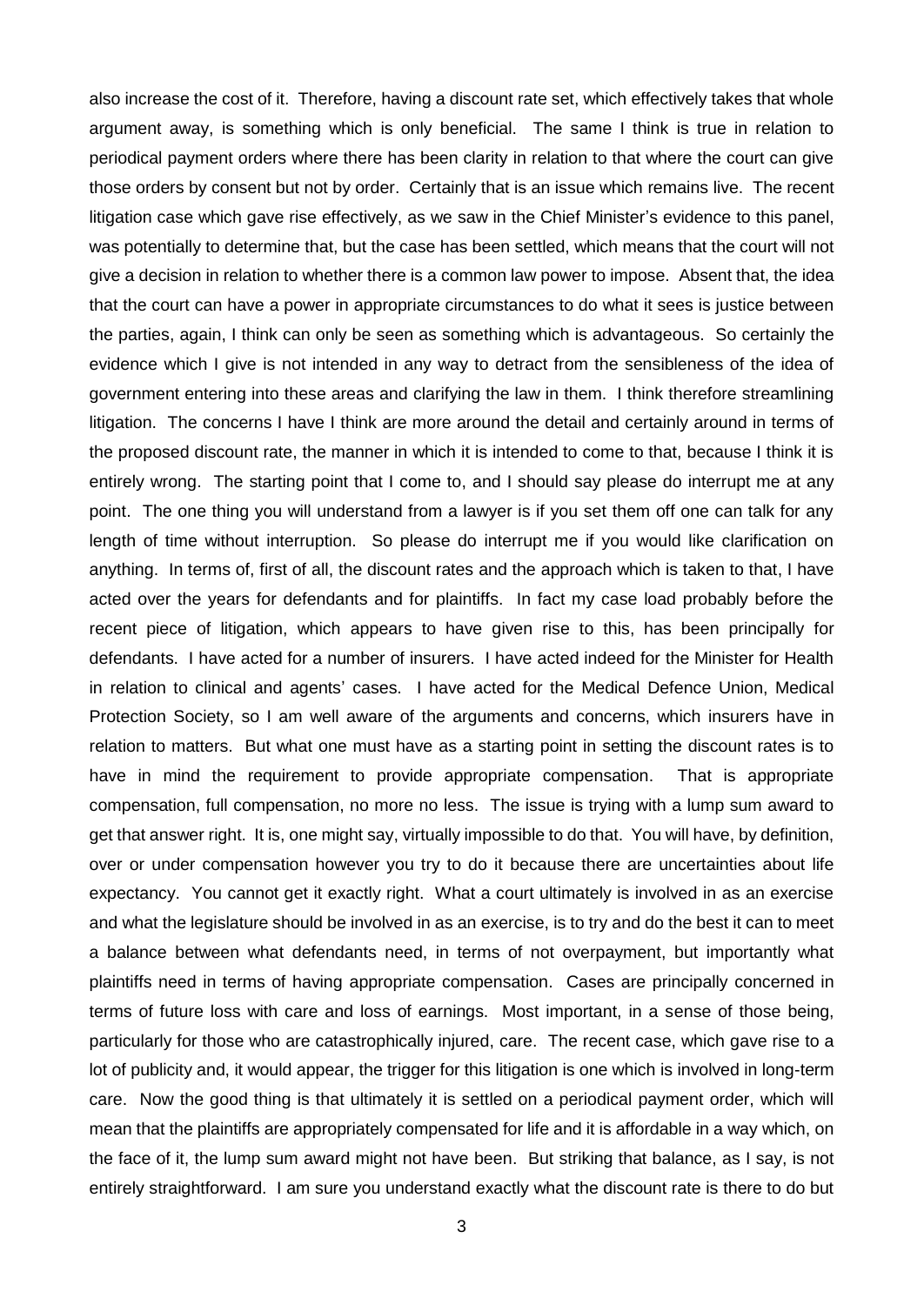if I can just summarise in my mind, its purpose. That is to look at and translate, in a way, the annual cost. So we have an annual cost of care; nursing or whatever it may be, or indeed an annual loss of earnings case. If you had a loss for the next 70 years and you just times that annual loss by 70 you would get to a figure. So if my loss of earnings is £10,000 and I times that by 70, I have £700,000. The argument is that by getting all the money upfront, I will have too much money. I will be overcompensated because I am able to use that money for that 70 years. I can invest £700,000 and what one hopes that will give me is more than the £10,000 a year and the maths is intended to be that I will put pop my clogs on the 70th year. Now, the assumption that I will make a positive return on having all the money upfront on my investment is not a safe assumption, and that is the problem. Because there are a number of things which interact with that investment. So if we assume for the moment that we have £700,000 in the bank, and ... first of all, if you put it in the bank, which is the safest place probably to put it, you will be getting a very low interest rate. So you will not be getting anything like ... you will be lucky if you get the 1.8 per cent that is suggested is the long-term discount rate under the legislation. It simply will not at the moment. So you are required then to do something else with it. Now, that means taking risk. The big decision which the legislature needs to make in terms of setting a discount rate, or the mechanism for setting a discount rate, is the level of risk which a plaintiff should be required to take. The approach which the English courts have taken thus far in a case called *Wells* and in subsequent cases which have been seen in other parts of the world, including cases in Hong Kong, have been that the plaintiff is not an ordinary investor. They should not be assumed to be in a position of an ordinary investor and they should be assumed to have a very low risk appetite.

## [14:45]

Because if it goes wrong for them, if I put my £700,000 in an investment portfolio and it loses money, I am for ever going to be trying to catch up and I am not going to have the money to pay myself the £10,000 every year.

## **Senator K.L. Moore:**

Can I just break in there for a second? So the 2 points there really, so in the draft law we have, there is an option for an infinite amount of appeals to be taken back to the court.

## **Managing Partner, BCR Law:**

This is the review mechanism.

**Senator K.L. Moore:** Yes.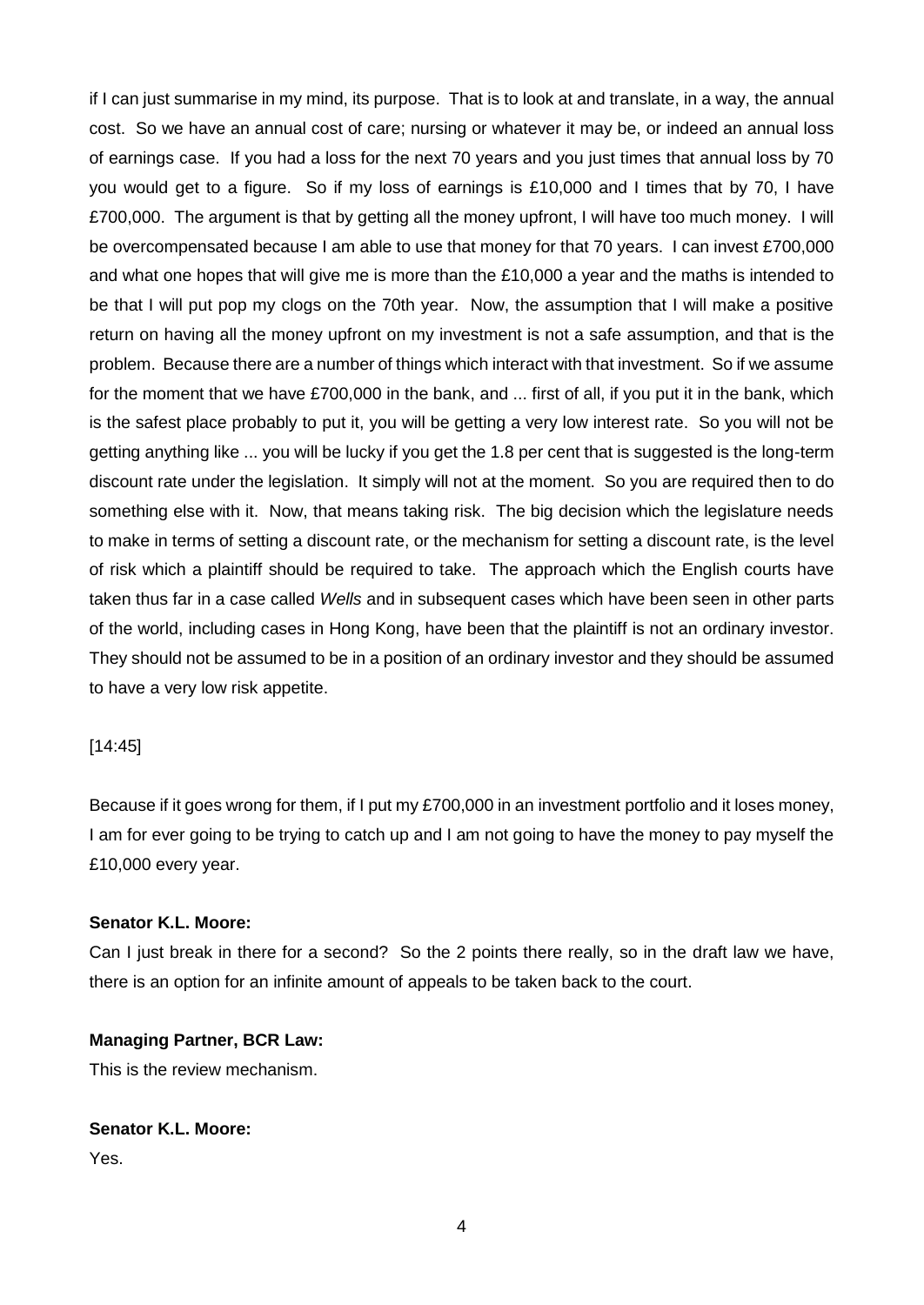## **Managing Partner, BCR Law:**

This is in relation to the periodical payment orders, I think, there is a review.

#### **Senator K.L. Moore:**

In your view, is that a necessary or even an adequate method for a claimant to go back and have their case revisited?

## **Managing Partner, BCR Law:**

The first thing is that that is not dealing, as I understand with the legislation, with the discount rate part. That is dealing with the review of a periodical payment order. So say the court says: "We are not going to deal with this by way of a lump sum because we think that it is more appropriate because of the nature of care or the nature of loss of earnings to deal with this by way of a periodical payment order." So an annual payment which is inflated by an appropriate measure of inflation. We can then review that. In England, I think you can review it once if there is a step-change. But what is proposed here is that there should be, I think, an infinite number of reviews. Now, in a way, you might think that is a very positive thing because you can keep coming back if your care changes or there is a requirement ... a material change which requires a review. For my own part, I think that is not a good idea. I think review is but an infinite number of reviews is not because you just simply have never-ending litigation potentially with all of its associated costs, experts and so forth. I think that the flexibility, which is suggested by reviews, is helpful, but that it needs to be carefully structured so that it needs to be much clearer as to what would trigger the ability to come back for a review and it might be sensible to cap the number of reviews overall because otherwise, as I say, you could just have a revolving door to the court. Principal review is a good idea, the number of reviews, the infinite nature of reviews just by legislation is not. I would welcome clarity around the factors to be taken into account in triggering a review and potentially a cap on the number of reviews.

#### **Senator K.L. Moore:**

That is very helpful, thank you. You were also talking about how one calculates the amount over a particular period of time. So in other jurisdictions that have adopted different models, for example, the Australian model, have taken a very specific view and quite different to the view that is being proposed in this draft law.

#### **Managing Partner, BCR Law:**

I did have some comments about Australia. If I deal with those first. There is a huge danger in simply jurisdiction shopping until you find something which looks like it either suits one interest group or another. What Jersey has always been in a position to do and has been one of the strengths, I think, of the way in which Jersey has approached its legislative programme, is to go out and look at what is best, not what simply meets an immediate need of a particular interest group or lobby group,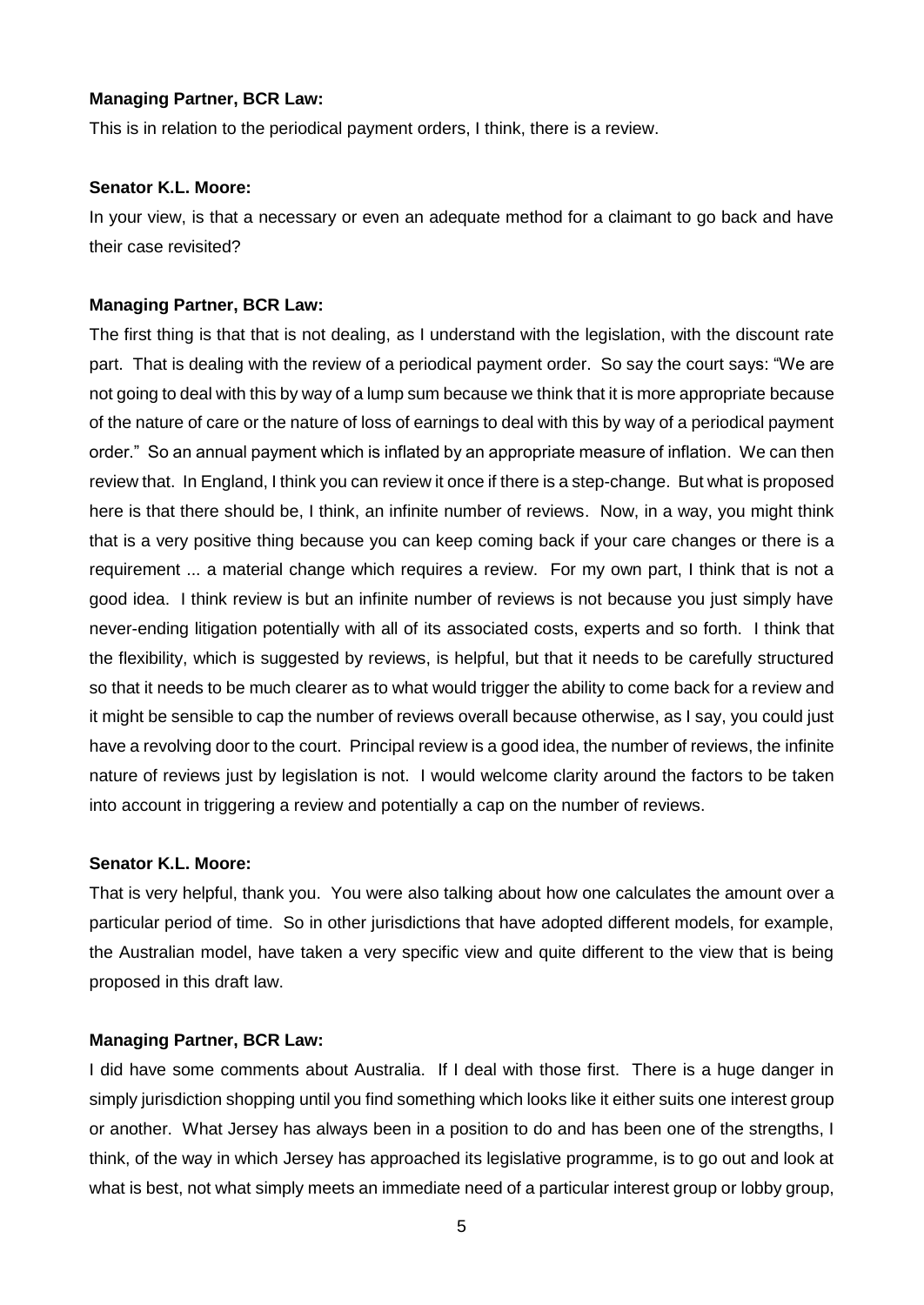but to look for so-called best in class. I would immediately say, just in preface to the comments from Australia, that the current draft legislation is by no means best in class. I think it is a knee-jerk reaction designed to deal with a particular case, rushed, badly drafted, and ill-thought through because it does not take a holistic view of matters. It was designed and reading of the explanatory note and certainly the introduction to the law, suggested it was drafted by a defendant in trouble looking for a way out rather than a legislature trying to do its best in measuring what is right from both sides of an argument. Very much designed to meet a £238 million claim. What one should never do as a legislature is draft legislation which is designed to meet the immediate moment. What you need to do is draft legislation which meets years hence and is a well-balanced piece of legislation, which does its best to find an appropriate ground between different interest groups. This does not. Certainly it would not, if it sought to adopt the discount rate, which I think is 4.5 per cent, in Australia. The first thing is that the Australian model of damages is different. They have a nofault compensation system in relation to certain elements of their claims. But also what one needs to understand in setting the discount rate are the economic arguments and the actuarial arguments which underlie calculation. You cannot just say: "Australia has a discount rate of 4.5 per cent and therefore that is a good idea. We should have that because that looks like it will save insurers a lot of money and at the same time obviously if it is good enough for Australia, it must be compensating plaintiffs." Well, it might be but what I do not know, and what you would have to know in order to determine that, is exactly what inflation was in Australia, what interest rates were in Australia, what investment returns were in Australia, what the cost of investment was in Australia to translate that into a Jersey situation.

#### **Senator K.L. Moore:**

I was also asking, I think in Australia they also take the view that no person can be compensated for loss of earnings that is more than 2½ times the average salary, which I am just putting it out there as ...

## **Managing Partner, BCR Law:**

Again, I can see that. As I say, it is a different approach to damages in Australia because it is based on a no-fault compensation system, which is largely state funded. So that is very different. Placing an overall cap on damages is not something which this legislation proposes and I would certainly argue very much against that. We have in Jersey an insurance-based system and in relation to, for instance, motor policy, so motor claims are unlimited in the amount of the indemnity. *Helmot* v *Simon* has been there in Guernsey. There is no suggestion that insurers are not willing to insure motor claims in Guernsey. No suggestion indeed that there has been an inability to get motor claims in Jersey. We are a considerable number of years on now from *Helmot* v *Simon.* It would be wrong, in my view, if you were to say to somebody, and we have ... the average earnings in Jersey are relatively high but we also have a lot of people in Jersey because of the nature of the Island, which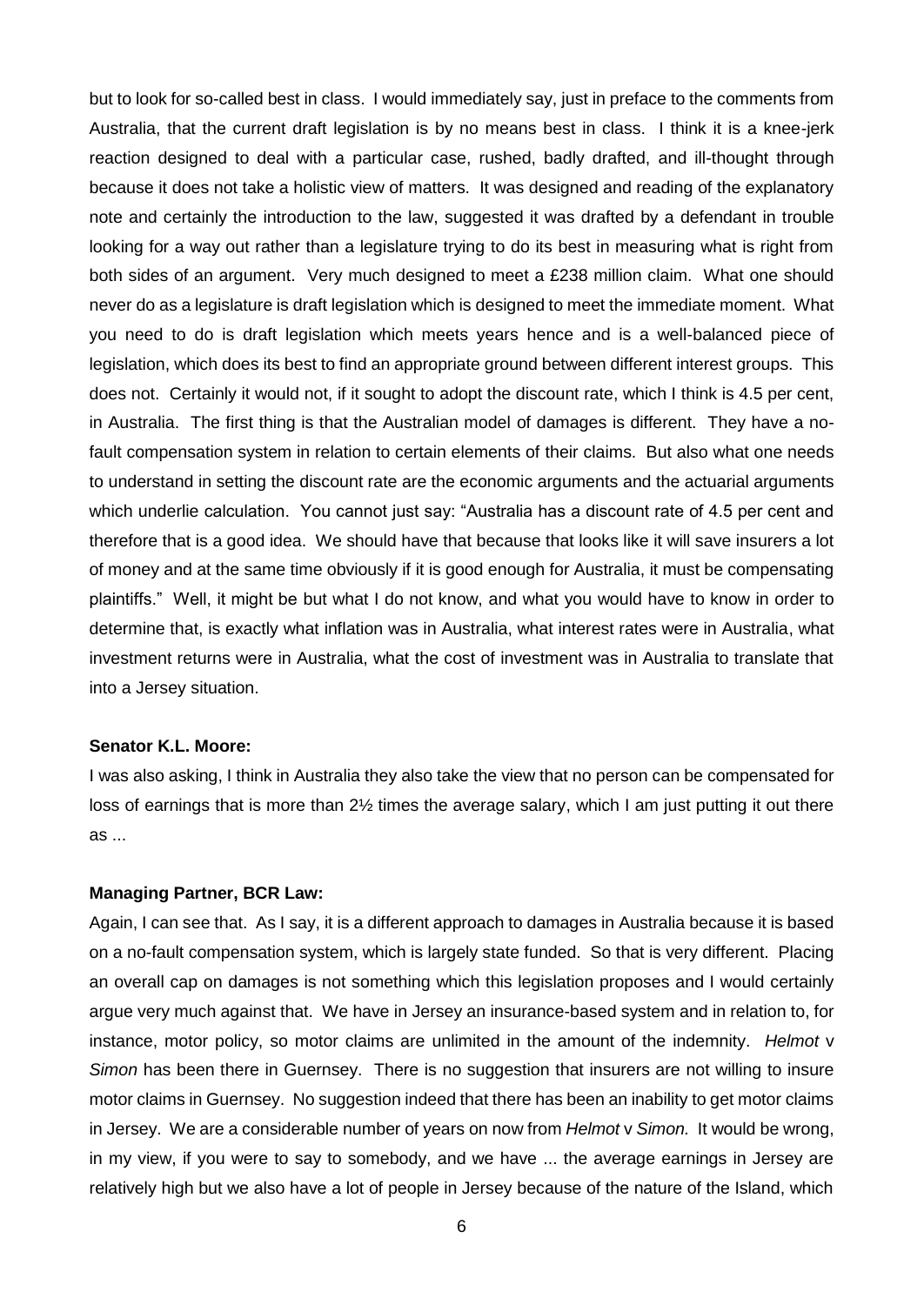we have. An Island full of lawyers, bankers and accountants and trusts professionals, who do earn considerably more than that. It would be wrong, in my view, if they were not to be properly compensated, their families were not to be properly compensated, if they were catastrophically injured.

## **Senator K.L. Moore:**

Thank you. You have put your case very clearly that in your view this law is unfit for purpose, despite the idea of ...

## **Managing Partner, BCR Law:**

The principle is a great idea. The execution is not.

#### **Senator K.L. Moore:**

In your view, is it possible to amend the law sufficiently to make it fit for purpose or is it something that needs a complete rewrite to make it adequate?

## **Managing Partner, BCR Law:**

If you ask any draftsman, in a sense, whether they would like to ... if you were carrying on from something you would rather start somewhere else, they will probably say yes. The legislation as currently drafted I think is such a bad piece of drafting that it is not a starting point that I would use. I think there are much better pieces of draft legislation there. We have suggested that Scotland has a very sensible model, which is dealing with both of these aspects and seeks to draw, I think, a fair balance between the needs of the person paying and the needs of the person receiving compensation. The danger, I think, in adopting things in the way which the draft legislation does, is that what it has said is ... this has all been thought through in England, look at the Government Actuary Department report. That is fixed on a discount rate, recommendations, lots of people have already crawled over this. We do not need to think about it, we simply need to adopt that. There are all sorts of things wrong with that. The first is, most importantly, that that is not what the Government Actuary Department report was intended to do at all. It was not looking at fixing an interest rate. It was looking at giving a factor, which the Lord Chancellor would take into account in fixing the discount rate. The other thing, and it needs, and I would urge you, to look at the detail of the report and to understand the purposes for which it was written and also the assumptions which it made. For instance, once of the assumptions which it made was that ... and this is on page 2 of the report itself, in terms of the damage profile it says: "We have only analysed outcomes for a claimant that has to meet damages of £10,000 per annum for 30 years." That is a very small pool of people. If one is looking at catastrophic injuries one is looking at care, which will be in the hundreds of thousands of pounds a year, which needs a very different view taken in relation to it. It also did not look at outcomes which had itself decided. It was given by the Ministry of Justice a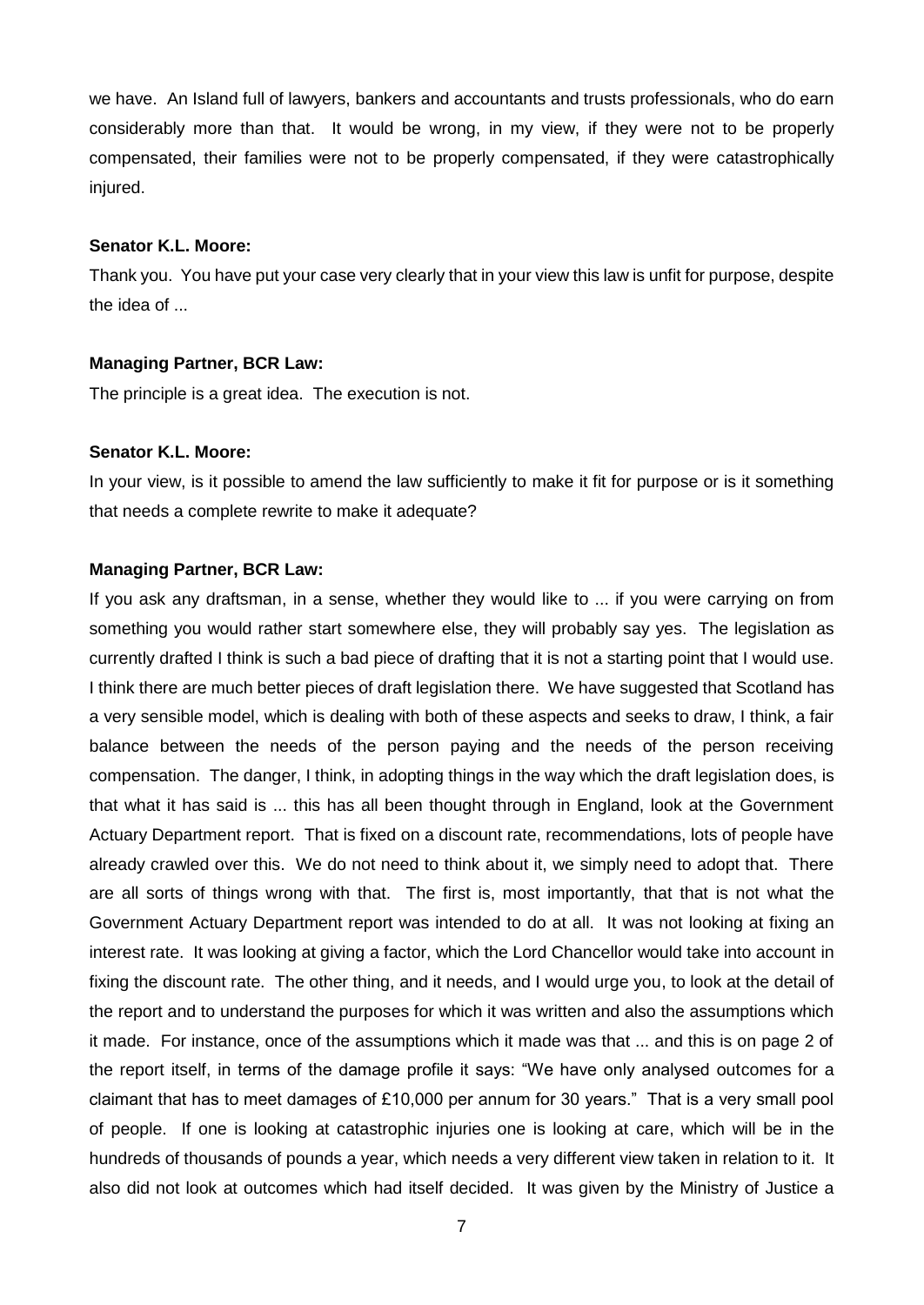number of potential discount rates and had to do its maths, and it ignored mortality and it ignored inflation. If you ignore inflation in setting the discount rate you have gone horribly wrong because the one thing that eats into your return is inflation. So we come back to my example, just very briefly, it shows you why this is not ... you cannot set a discount rate using G.A.D (Government Actuary Department. I have my £700,000 pots to meet my ... I will use the same figure in fact, the £10,000 in terms of loss of earning. I cannot get any decent return by just leaving it in the bank so I have to take some level of risk, so I have to go to investment manager and put my money in the portfolio and I say: "I want you to give me a return for this. I need £10,000 a year cast iron going forward as a mixture of capital and income." They say: "I can get you a good 4 per cent return by you not taking much risk" and you think that sounds a good idea. That sounds fine. That would be a good low risk rate of return. But it is not a real rate of return at all because we know from the last inflation figures in Jersey that inflation is running at 4.3 per cent. So if I am getting a return of 4 per cent, I am losing 0.3 per cent. So that is not a return at all. It certainly is not a positive return of 1.8. The other things I need to take into account is I am also going to have to pay investment fees on that, and the evidence was in the trial that I recently dealt with, that one might be looking at investment charges of between 0.6 per cent and 1 per cent.

#### [15:00]

So you need to take that off your ... we are now at minus 1.3. If you take into account the instance of tax, and one of the things that was encouraging in the draft legislation was - certainly for those living in Jersey - income on investments of a personal injury award might not be taxable. That would be an answer to that. But the evidence again, in relation to this ... if you looked at the instance of tax you would take off another 0.5 per cent, so we are at minus 1.8, if my maths is right, rather than positive 1.8. Because it is not enough to look at the rate of return, which is here in G.A.D., you have to add in those other things, which affect the way in which you should properly calculate the discount rate to give you a real rate rather than a nominal rate of return. So you have to take off, as I say, inflation. You have to take off investment costs and you have to take off tax. It was very clear in G.A.D., page 4 of their report in the introduction, that: "The returns and analysis outlined above ignore investment fees, management charges, adviser fees and tax, and that the claimant would be required to meet those. If explicit allowance is not included in the discount rate for these factors and the rate is set directly with reference to the analysis above then the claimant will be at greater risk of under-compensation. The appropriate allowance for expenses and tax is likely to depend on a number of factors" and they allowed 0.5 per cent for fees and tax together, but the evidence in the recent trial was that would be an insufficient factor.

#### **Deputy J.H. Perchard:**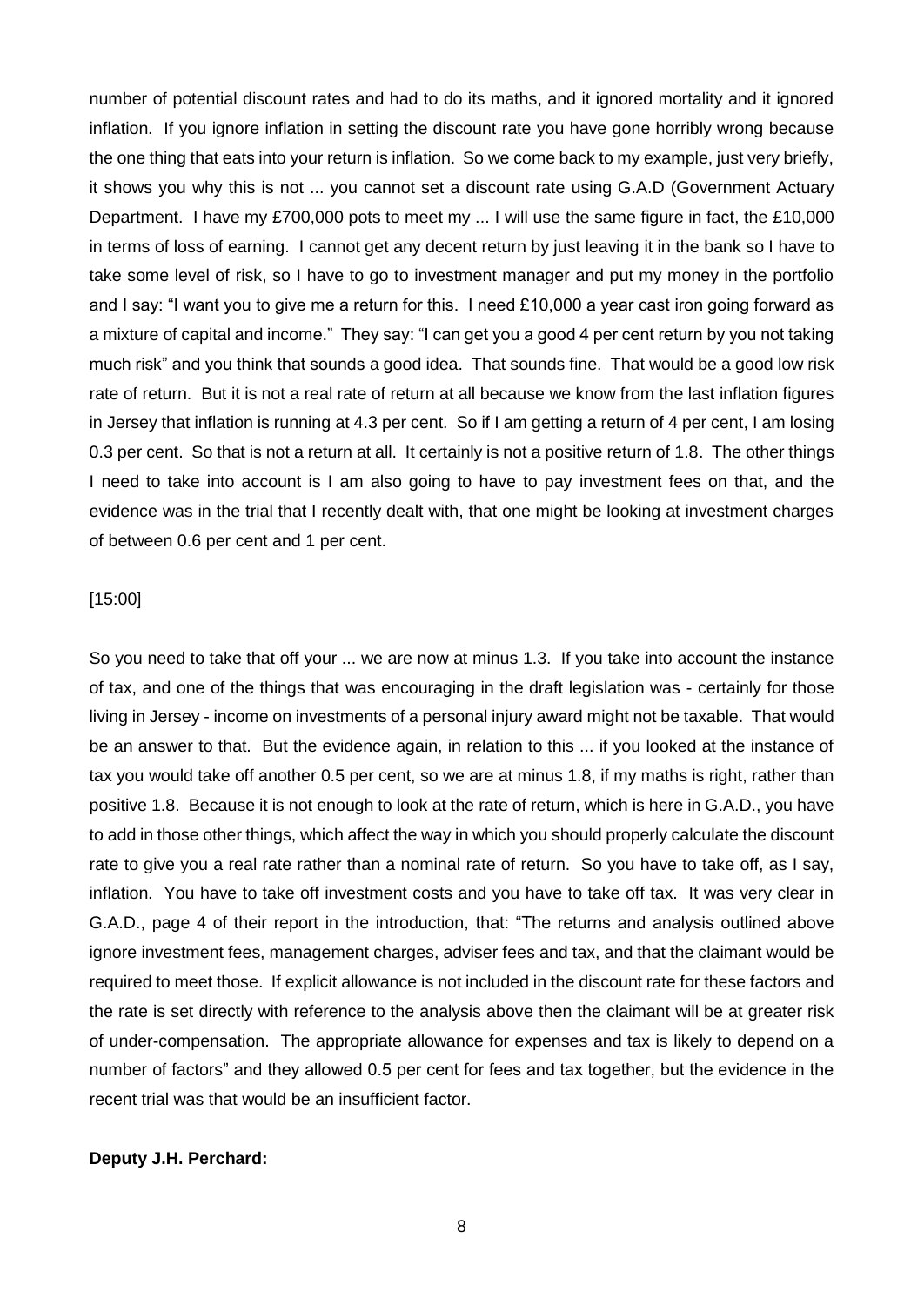Without going into too much detail, we have been told more than once by the Government that this is an urgent piece of legislation, but there are upcoming cases that ...

## **Managing Partner, BCR Law:**

I am aware of at least 2.

#### **Deputy J.H. Perchard:**

... may make it particularly urgent. Obviously while I tend to agree that we should not be passing legislation that is not fit for purpose, the argument we have been presented with in response to that is: "We can change it later." What would your response be to that?

## **Managing Partner, BCR Law:**

There are so many things wrong with that, I do not know where to start. The first of those, as I say, it is this principle of a knee-jerk reaction to legislating because you are trying to meet an immediate concern. Whenever one rushes anything, it is never going to be the same as if you take your time over it, scrutinise it and come to a proper and measured view in relation to it and look for best in class. That is the first thing. The second is that there is something slightly distasteful, in my view, about legislating when you are the defendant, when you are taking away from the court the ability to provide appropriate compensation by using the back door when there is an existing claim. I appreciate that there are transitional provisions in relation to this and I do not think those are adequate at all either. I will come on to those in a second, but there is something, I think, which is reprehensible in seeking to legislate your way out of extant claims. It is different, I think, if one is legislating prospectively, but what we have here is legislation which is seeking to impose it on an existing set of circumstances and that is unfair. The transitional provisions I do not think are adequate either, because what they talk about is - a rather odd use of the word, in my view - it being disproportionate not to apply what would then be the current legislation. It would seem to me the better word - if that is what one is going to use - would be that it would be unreasonable to apply the discount rate as set by legislation rather than a different discount rate.

## **Senator K.L. Moore:**

In fairness though, in this situation, is it likely that the Government will ever be in situation where they are not facing some claims against them, therefore that moment where they are not a defendant could never come?

#### **Managing Partner, BCR Law:**

I would accept that to some extent, but I think that one deals with that first of all by fairness in relation to the transitional provisions. I question whether it is reasonable rather than disproportionate. It is the wrong word in terms of drafting, but also that provided the discount rate itself is set in a fair way,

9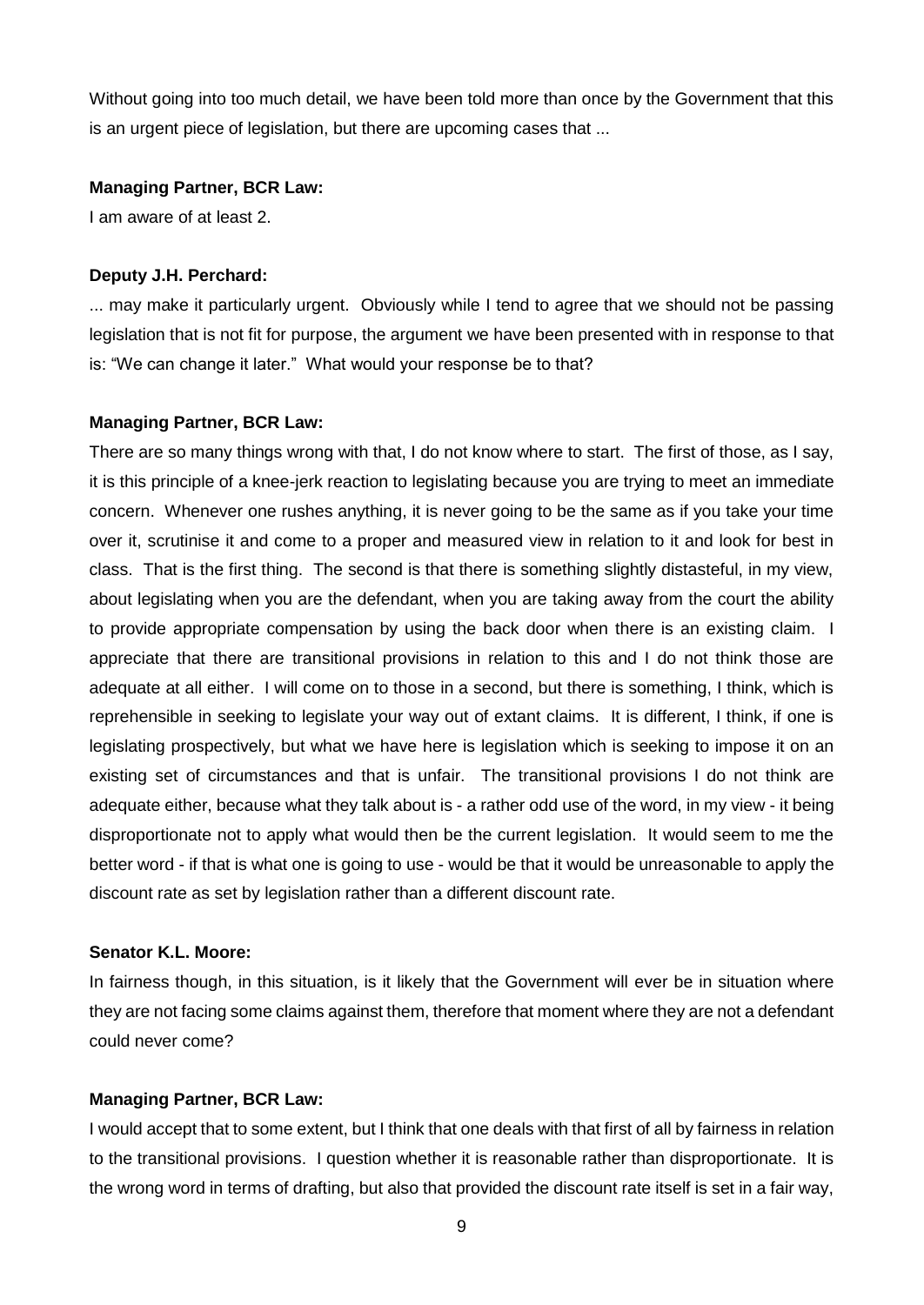and what is proposed is, frankly, plucking a figure out of the air, based on inadequate evidence. It is based on a misreading, first of all, of the G.A.D.'s report. Do you have that, by any chance? It is part of the draft legislation.

#### **Senator K.L. Moore:**

Yes.

## **Managing Partner, BCR Law:**

Could I ask you to turn to page 15 of the report? This is a section within the report which deals with real returns on investment, so something after inflation. The figure of 1.8 is the figure for U.K. (United Kingdom) equities at 20 years. The figure which the Government has proposed in the legislation assumes that you will invest all of your compensation, 100 per cent, in U.K. equities. First of all, it is not a very low risk, it is not a low risk and it is a very high-risk strategy. If in order to get my 1.8 per cent after inflation I have to put all of my eggs in one basket - and in a pretty precarious basket at that - we know, for instance, even looking at matters at the moment ... and this is an example of why you cannot set a discount rate in this way.

#### **The Connétable of St. Martin:**

Sorry, I just wanted to ask if you had a recommendation on what percentage the discount adjustment should be at.

#### **Managing Partner, BCR Law:**

Yes, I promise I will come to that. I have 2 things to show you, but I think it is a method of calculation rather than a rate that is important. Let us assume we do as the Government suggests and we have all of our money invested in U.K. equities. What we would have seen over the last 6 months, in looking at the F.T.S.E. (Financial Times Stock Exchange), is that the F.T.S.E. I think has dropped from somewhere around 7,500 to somewhere around 6,500. I may not have those figures exactly right, but by a considerable percentage, let us say. Let us assume just for the moment that it is 10 per cent. If I put all of my money, my compensation that I have received, into simply a tracker fund, which is basically what that suggests I do to get my 1.8, I have lost 10 per cent of it, so £70,000 of my £700,000 has gone. That is, on a simple equation, 7 years of my £10,000, that is gone. I have got to make my money now - what is left, my £630,000 - work even harder in order to get back to where I started in getting my return. That is why this is just unfair, or certainly it is unfairly skewed, against plaintiffs, because one is simply looking at a high risk. Now, what G.A.D. was doing was not just doing that and plucking any old figure. If we turn on to page 17, what had happened in G.A.D. - it is very important to understand this - is that G.A.D. was asked to assume 2 different portfolios of investments. The portfolios, we do not need to look at them, but they are set out within their report at page 29. We will have a look at those in a sec, but those were 2 portfolios, the first of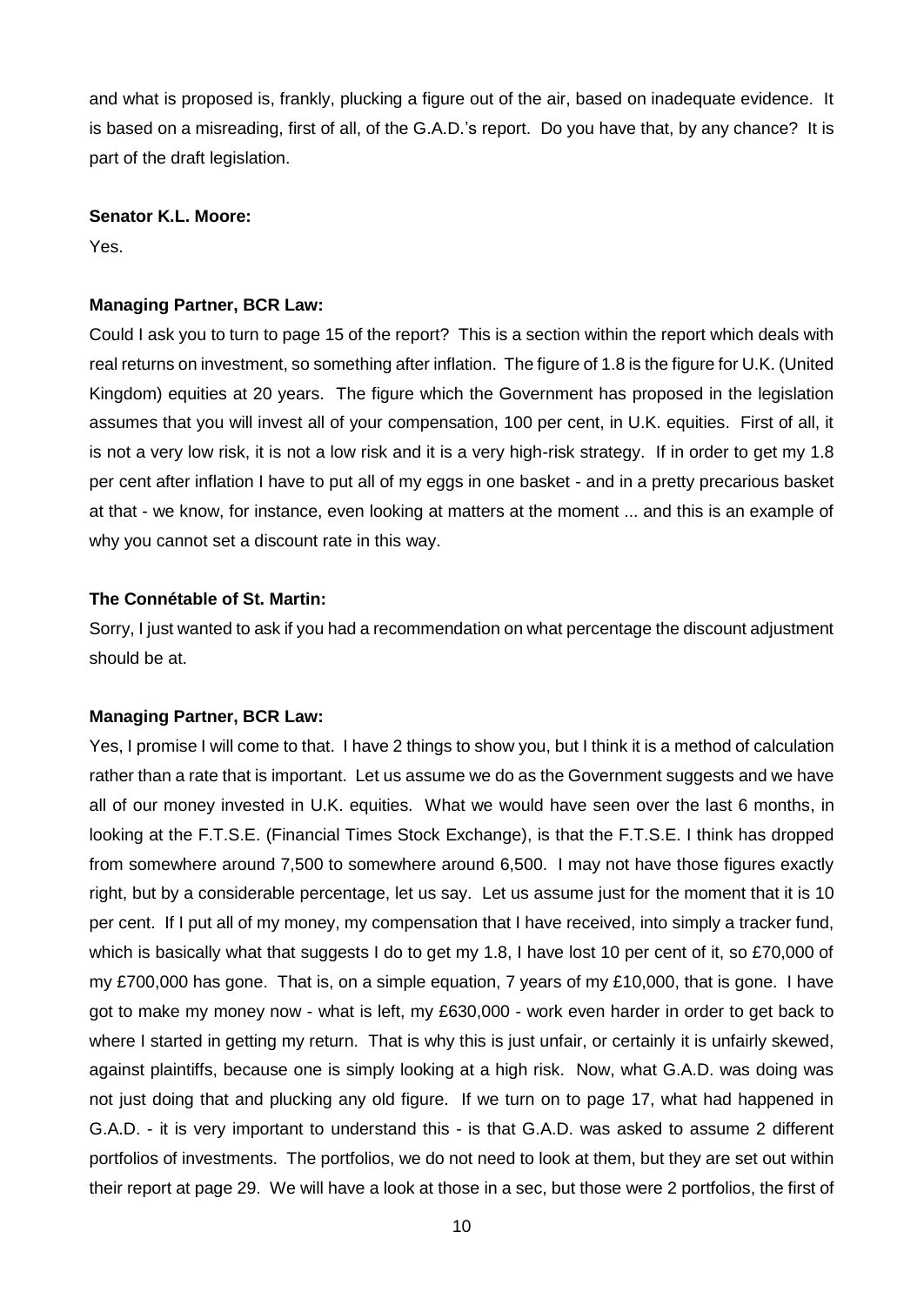which was considered to be a low-risk portfolio, moving away from the very low risk, which was the investment only in index-linked government stocks, so government bonds which were inflationproofed, and portfolio B, which was the portfolio which was the highest-risk portfolio that the sample, who had given evidence and had been asked to provide evidence to the G.A.D., had invested in. If we look at portfolio A, which is the nearest one might get to a low-risk portfolio, we see the returns in fact are 1.2 per cent over 20 years, not 1.8 per cent. If one was looking at some sort of balanced portfolio - sorry, this is on page 17 - the 20-year figure is 1.2, not 1.8, so if one is trying to find something which is low risk and a real rate of return, 1.2. Up to 5 years, which is the other thing, it is zero rather than 0.5 per cent. Those are fairer figures. They are not my suggestion, those figures, but they are fairer figures, because at least if one looks at portfolio A on page 29, you can see that it is a better balance, because there is 13 per cent in U.K. equities, you have got diversification in looking at overseas equities, you have got some interest in fixed-interest gilts and index-linked gilts and certain bonds. Anyone who knows anything, frankly, about any sort of modern portfolio theory will know that you do not put all your eggs in one basket. It is one of the things we are always told to do and you know that if you are investing, you want a balance between equities and bonds, because normally when the equity market is declining, the bond market is doing the opposite. That is why you need at least something. Now, it is important to understand the limitations even of that within G.A.D., and that is because the sample which G.A.D. used were of plaintiffs who had invested. The argument was: "We should set our discount rate by what the plaintiffs do." There is a slight falsehood in it because these were all investment portfolios which were invested at a time when the discount rate in England was plus 2.5, so in order to get the assumption, get a return anywhere near what the court assumed you were getting as a return, you obviously had to take some risks, you had to invest in higher-risk strategies because otherwise you would not have got anywhere near. So it was not as it should have been, looking at things as, in a sense, a blank canvas and saying: "What is the risk a plaintiff should take and what is the type of portfolio that we think meets that risk and how are we going to do it?" It was, in a sense, working backwards from what plaintiffs had done in a totally different environment. It is mentioned in our submissions. You will note in the bundle of material some commentary by a chap called Richard Cropper and a professor of macroeconomics called Victoria Wass. They were both giving evidence to your equivalent in the U.K. and the criticisms which they make are even more validly made here, I think, because we are trying to do things at one remove and we are not even picking the 1.2 per cent rate. Now, you asked me what I would suggest as a way forward.

## [15:15]

The Scottish model - and I think again this was provided to you as part of our submissions - the model they have adopted is a very sensible one. Talking about looking at the way in which the legislature might deal with matters over here, I think it could sensibly look to the draft Bill, the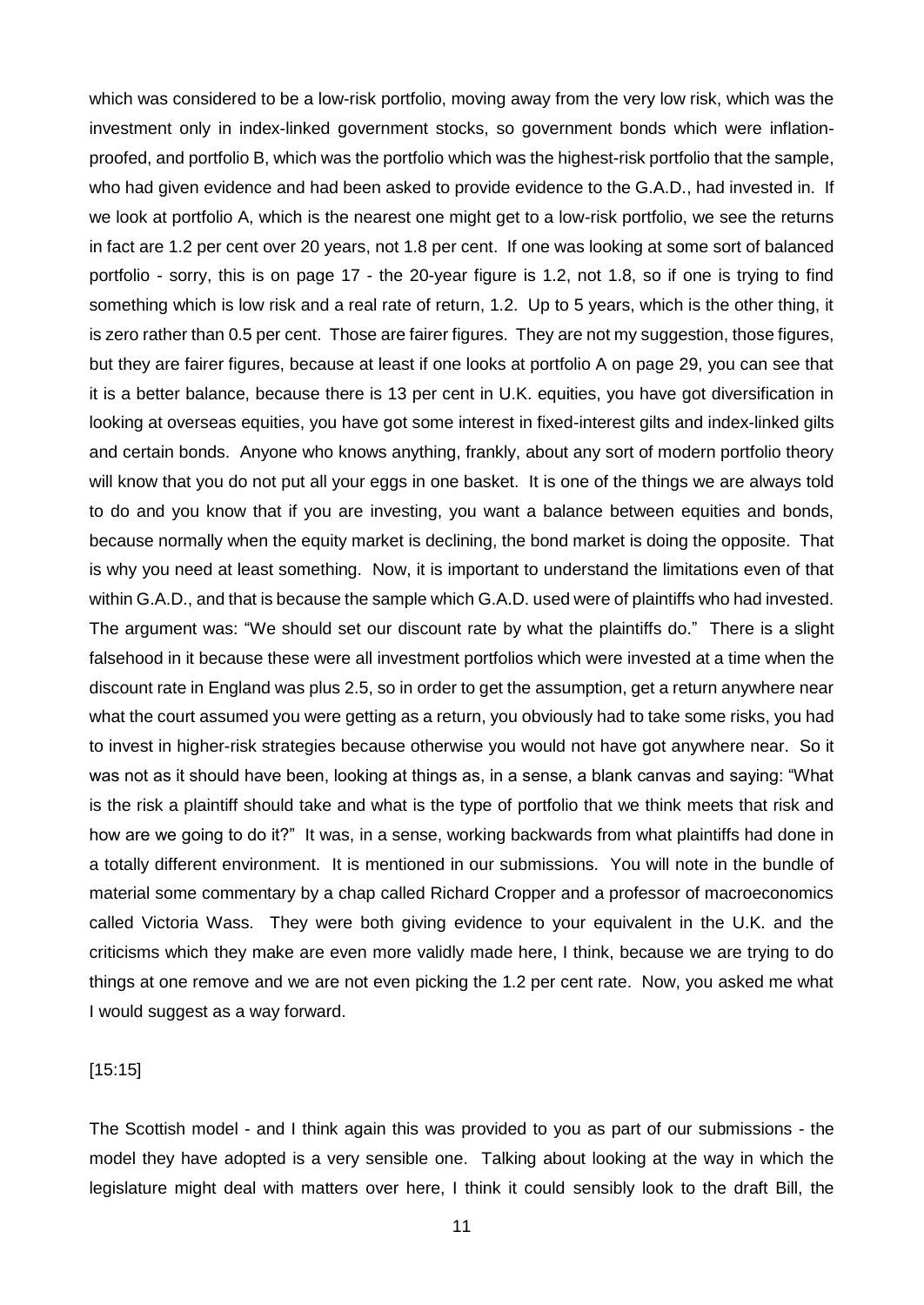Damages (Investment Returns and Periodical Payments) (Scotland) Bill, which is a very wellreasoned piece of legislation and has within it the detail that is needed. The other criticism overall that I would make in relation to what we have in front of us is that it has not thought everything through. That is the danger of a knee-jerk reaction piece of legislation, that you do not look at all the factors that you should take into account in dealing with matters. The Scottish approach is, in my view, fair, because what it basically says is that: "We will set down a mechanism for setting the discount rate in a neutral way" so not by the person who happens to be the defendant in a piece of litigation, but by something which Parliament will have laid down as a formula. I will just read very briefly - this is from the policy memorandum which accompanies the draft legislation, so their project - they say: "The Scottish Government accepts that it is appropriate to move away from the approach of setting the rate by reference to returns on I.L.G.S. (index-linked government stock) because it is clear that this can lead to the chance of significant levels of over-compensation. The Bill will provide a new methodology. The Bill sets out a portfolio with asset classes and percentage holdings which is designed to match the objectives and characteristics of the hypothetical investor, also identified in the legislation. In terms of characteristics, the hypothetical investor will have received a lump sum award of damages to replace any loss of future earnings or to meet future earnings or to meet future care costs caused by the injury or incapacity they have suffered in order to put them in the position they would have been but for the injury. The hypothetical investor will be properly advised. The investor's objective will be securing the investment of the damages, covering the losses and expenses for which the award was made, that there will be withdrawals from the fund to meet those losses and expenses and that those withdrawals will exhaust the fund at the end of the period for which damages were awarded. The hypothetical investor has no other funds or income and relies entirely on the lump sum to meet their injury-related needs and so will take an approach in terms of investment choices which is capable of limiting volatility and uncertainty. In changing the methodology away from the rate based on I.L.G.S., the Scottish Government has made provision for a portfolio constructed on the basis of portfolios described as 'cautious' and which the Scottish Government believes would meet the needs of an individual in the position of the hypothetical investor who is described in the legislation. This is a different approach to that consulted on, which asked about how awards were actually invested. There are difficulties arising from attempting to set a rate on how pursuers/plaintiffs have actually been investing. On this, data is not generally available and what is available is historical, some of it based on the 2.5 per cent discount rate, which prevailed from 2002 until early 2017, and which is therefore arguably not reliable." That is precisely the point in relation to G.A.D., so what Scotland have said is: "G.A.D., that is no help to us, because it is historic, it is unreliable. We would be idiots if we based our legislation on something unreliable and outdated. We look forward." "Given that level of discount rate, pursuers may be forced into taking more investment risk than they were comfortable with in order to generate the necessary return. Also pursuers' circumstances are varied and the individual's particular circumstances will dictate the level of risk they are prepared to take. The portfolio does reflect some responses to the consultation,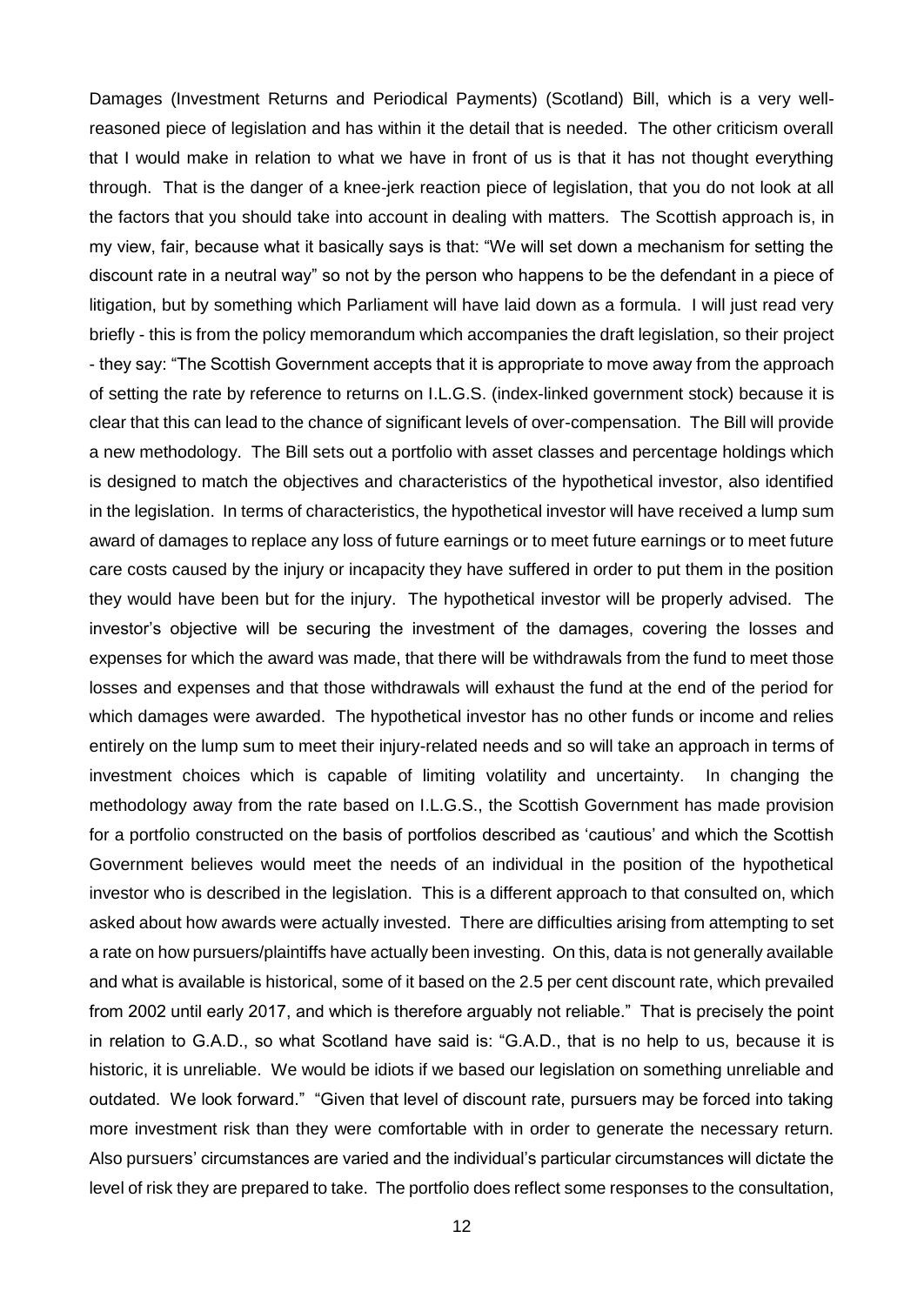that investing in a mixed portfolio of assets provides flexibility and is the best way of managing risk. The rate assessor is required to calculate the rate of return based on the projected return to the portfolio over a 30-year period, taking account of inflation." I would have thought this would be based on the Retail Prices Index, but the Scottish Ministers will have to specify another basis, so they have a rate assessor, an independent third party, as it could be I suppose over here, like the Auditor General or somebody like that, someone who is outside of direct involvement in Government: "The Scottish Government accepts that there will be a need to take investment advice, and indeed one of the characteristics of the hypothetical investor is that they are properly advised. In light of this, an adjustment will have to be made to the rate of return to take account of investment advice, management costs and tax. The adjustment is set out on the face of the Bill with regulation-making powers to change the adjustment. In the case of a pursuer, investment is likely to be necessary, as opposed to a preference. Damages have the purpose of placing the pursuer back in the position they would have been in save for the personal injury, and with the sorts of damages that attract the discount rate, this is most likely to meet future pecuniary loss and care. Damages are not surplus funds which can be speculatively invested. Any losses are likely to be material to the pursuer's ability to meet their needs. For all these reasons, the Scottish Government considers that a further adjustment is needed to reduce the likelihood of under-compensation. The corollary is that there will inevitably be a probability of over-compensation, but it will be less than if the rates were set by I.L.G.S. A further adjustment is therefore set out in the legislation, which will be deducted from the rate of return. Further adjustment is in recognition of the fact that any investment, however carefully advised and invested, may fail. The Scottish Ministers will have power to change that adjustment by regulation." Then in the Bill itself is set out first of all those adjustments, which are taken from the rate. Standard adjustments are the deduction of 0.5 per cent for tax and investment advice and management and 0.5 per cent as a margin. Then at Article 12 they then set out a notional investment portfolio, which is made up of 10 per cent cash, 15 per cent nominal gilts, 10 per cent index-linked gilts, 20 per cent of equities and overseas equities, 5 per cent of high-yield bonds, 30 per cent investment grade credit, which are again bonds, 5 per cent in property and 5 per cent in other weird and wonderful. That then sets out the basis upon which, looking at a portfolio, you can then calculate the rate of return. It is a much more scientific approach looking forward, rather than the - in my view - very unscientific approach which is taken by looking at G.A.D., which is outdated, as Scotland has suggested it is outdated and for the reasons which Scotland has suggested. What I would propose - I am sure Scotland does not mind us borrowing its Bill ...

**Senator K.L. Moore:**

We often do.

## **Managing Partner, BCR Law:**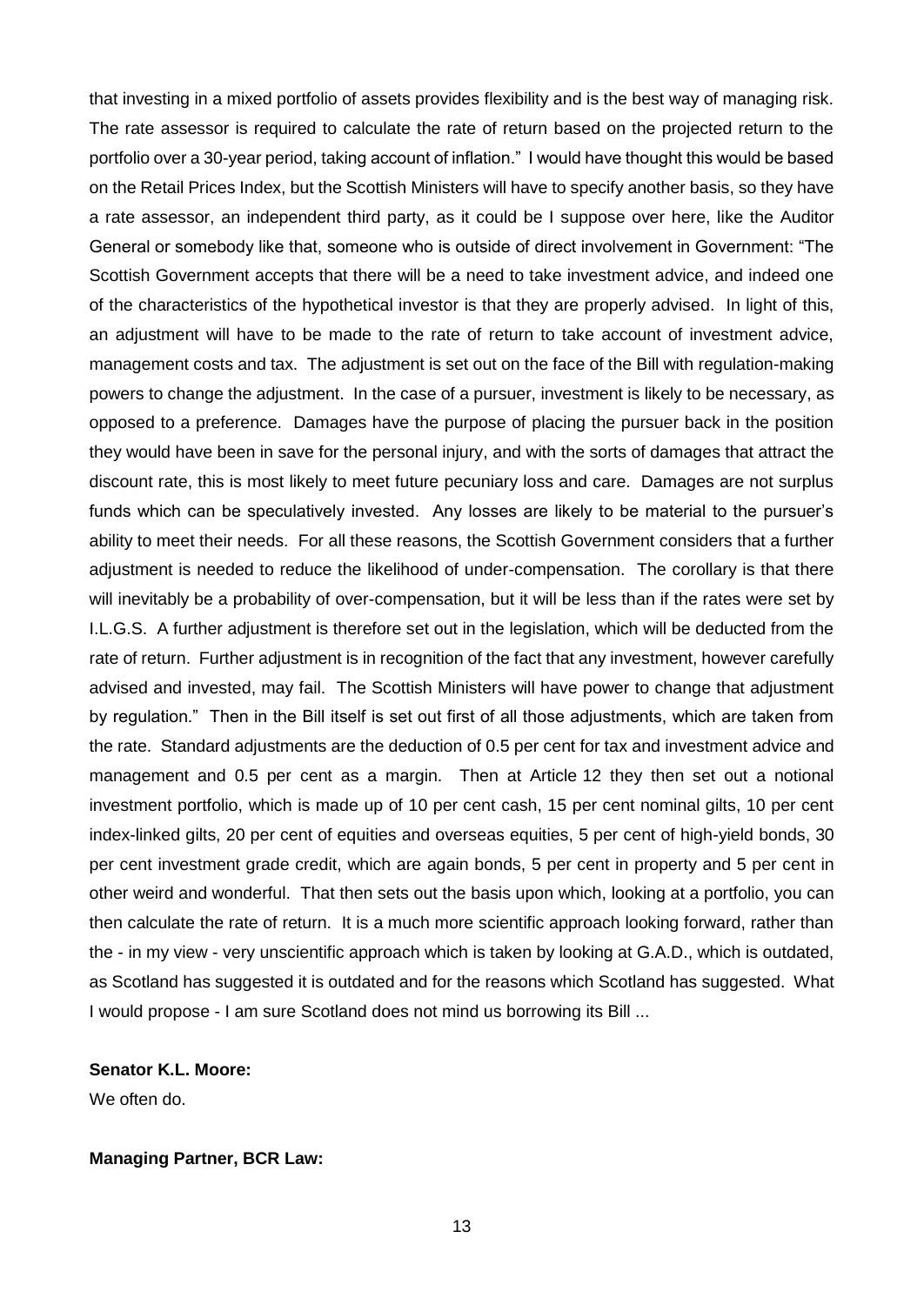... that is a well-thought through piece of draft legislation which is considering all of the things that we are being asked to consider. It is not so that Jersey should not come to its own view in relation to matters. In many things it should, but what it should do is make sure that in doing that it is coming to a best-in-class solution. In my view, the best in class at the moment in terms of the legislative approach is the draft Scotland Bill, because I think it is better than the English legislation, which gives the discount rate being set to the Lord Chancellor and it is not something that is reviewed very regularly. This allows for more regular review and therefore a fairness in relation to matters. It does it by means of a proper mechanism rather than by something which could be entirely arbitrary. It is tied back to something which means it has an overall fairness to it, rather than being driven in another way by pure political motives and would allow for something which could be adopted quite quickly, which would be the answer to the concern which there might be, provided there are appropriate transitional provisions, as I say. But I think part of the answer to that is if the discount rate is fixed in a fair and not arbitrary way, then there cannot be much complaint on the part on a plaintiff if it is looking forward rather than looking backwards.

## **Deputy S.M. Ahier:**

Sorry, a quick clarification on the discount rate in Scotland, which was 2.5 per cent in 2002 and then changed in 2017 ...

#### **Managing Partner, BCR Law:**

The discount rate, as I understand it in Scotland, has tracked what it is in England.

#### **Deputy S.M. Ahier:**

That is what I was going to say. Is that not what the Lord Chancellor decided?

#### **Managing Partner, BCR Law:**

Yes, which is why they are moving away now on the part of their ability to do so.

#### **Deputy S.M. Ahier:**

But they have not changed it as yet?

## **Managing Partner, BCR Law:**

No. This is a piece of draft legislation, which came out in the middle of the ...

#### **Deputy S.M. Ahier:**

That was after 2017.

#### **Managing Partner, BCR Law:**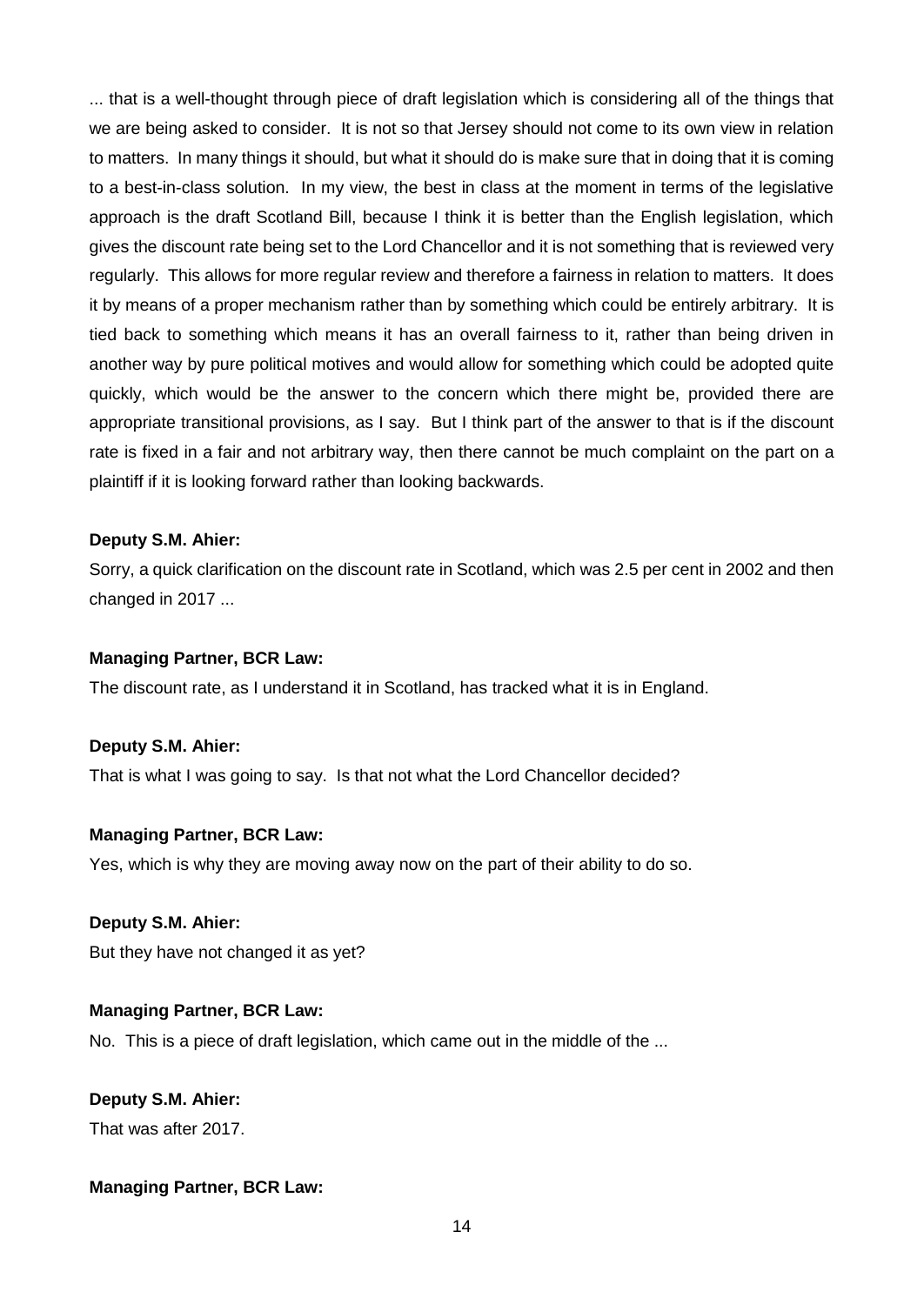... trial. This is the current draft. I do not know.

#### **Deputy S.M. Ahier:**

All right, thanks. It is just so we know.

## **Managing Partner, BCR Law:**

You might even be able to get their law in before they do. I am not sure whether it has in fact yet been passed. This was draft legislation which was published, I think, sometime in June of this year. It may now be in force, but prior to that the discount rate was the 2.5 per cent, which it had been set by the Lord Chancellor and that it had been for ever until 2017, when it was reduced to minus 0.75.

#### **Deputy J.H. Perchard:**

Where has the proposed split rate come from?

## **Managing Partner, BCR Law:**

I think it is this, and if we go back and look at the G.A.D. report, you will see that the suggested returns for a shorter period are less, I think the argument there being that if I have my money for a longer term, I can take greater risk with it because I do not need it for another 20 years, whereas if I have only 5 years, I need to have much more in safer investments, because I am going to use it more quickly. For instance, probably one or 2 years of expenditure you would simply have to keep in cash, so you would get no return, and in fact a negative return, because inflation would be eating into that, whereas the money that I am going to spend in 20 years or 30 years I can invest in slightly riskier investments because I have got the chance of recovering it. You still have to take a view as to how risky that investment can be, because if you have this, like we have just seen in the F.T.S.E. now, a substantial percentage drop, I then have that catch-up that I have got to do over a number of years just to get back to where I started.

## **Deputy J.H. Perchard:**

It does seem very sudden though to go something up to 20 years with 0.5 and then a sudden jump in that 20th year. It seems ...

## **Managing Partner, BCR Law:**

But I think that is the basis of the legislation. My preferred route would simply be to a have a single discount rate for that rather than have a split rate for the 2 years. If you set the discount rate appropriately, then that should not matter, because it is rather arbitrary, I agree.

#### **Deputy J.H. Perchard:**

It feels it, yes. Thank you.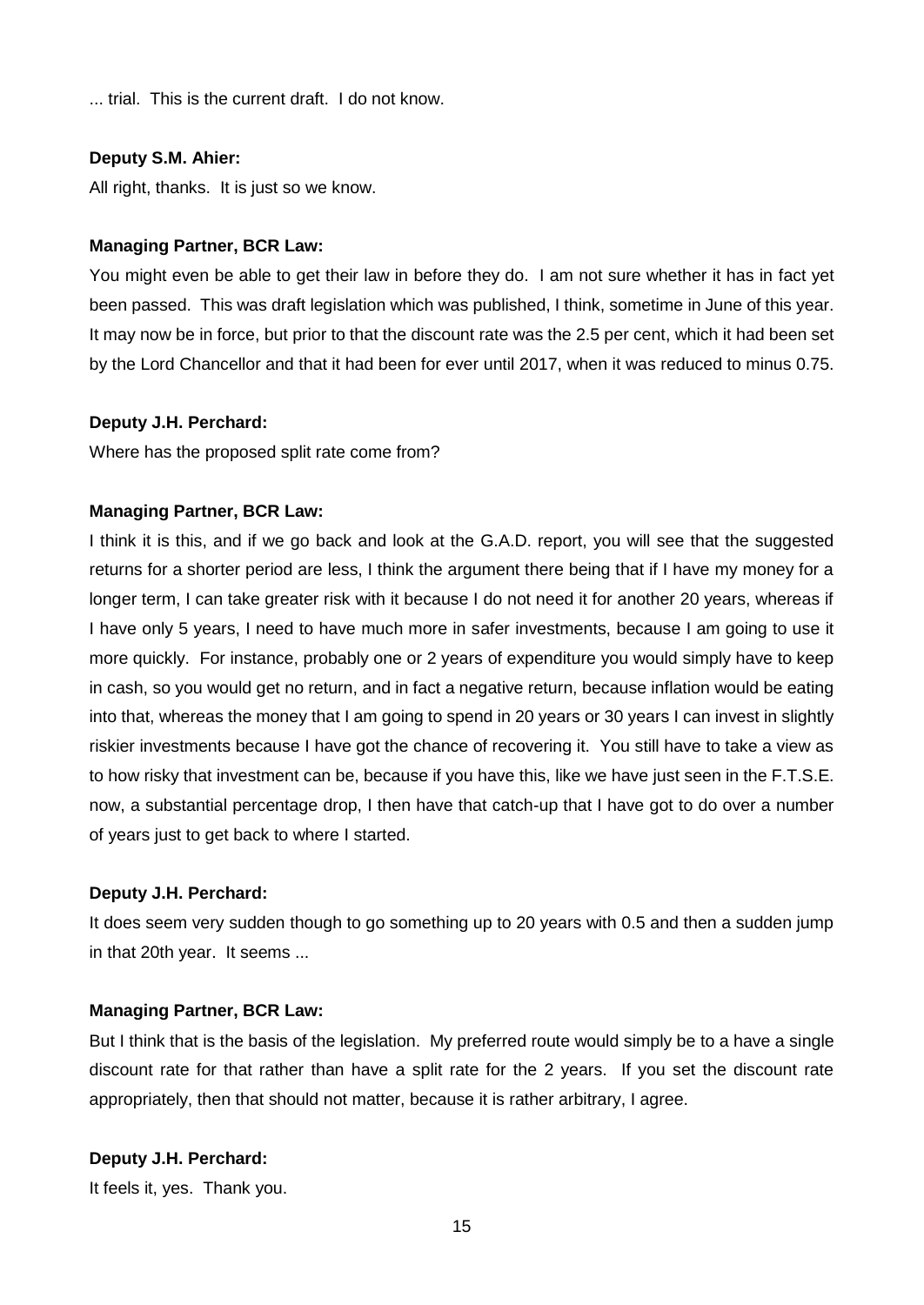## **Senator K.L. Moore:**

I am rather conscious of the time.

## **Managing Partner, BCR Law:**

No, not at all. As I say, we have not really talked about periodical payment orders.

## **Senator K.L. Moore:**

We have not yet, no, which is where we could go next if you think you have the ability to stay with us for a little bit longer.

## **Managing Partner, BCR Law:**

Yes, I am happy to do that. If you are happy with me, I am happy to stay.

## **Senator K.L. Moore:**

We have covered quite a lot of ground, so we will try not to keep you too long.

## **Managing Partner, BCR Law:**

I think I can take periodical payment orders in a sense much more shortly, because as I said at the beginning in my introduction, very supportive of the idea of them. The argument in fact in the case which has in a sense ... put it this way, it appears from the Chief Minister's evidence to the panel that that was the catalyst for certainly the immediacy in bringing this legislation. To that extent, in a way it is the elephant in the room. The panel may or may not be aware that it has now fully settled and it settled on terms which are obviously confidential to the States, but I am sure if you wish to, you would be able to find them out.

## [15:30]

But certainly from my part, they are confidential to my client, so I cannot tell you the detail of it, but I can tell you this much: they have settled on the basis of a periodical payment order in relation to each plaintiff and together with a lump sum award, which covered certain other heads of damage, not the care element, and which will also provide a buffer in relation to the periodical payment order. One of the arguments there at trial was the need, if you have a periodical payment order, to have a sufficiency of a cushion or contingency in case there is a step change, because at the moment we do not have this ability to review here, so if you have a step change, you have to be able to provide for that in your own way.

## **Deputy S.M. Ahier:**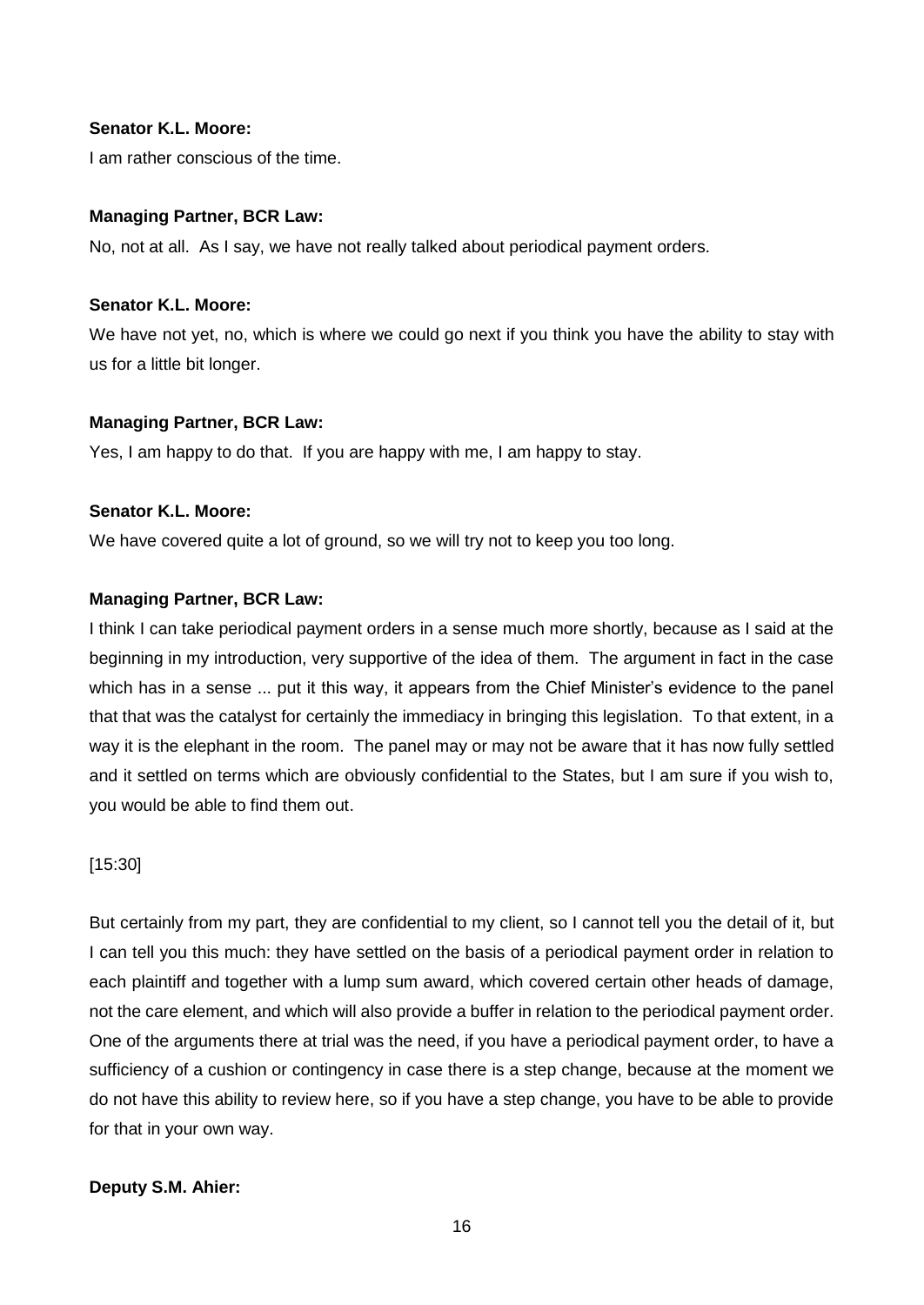Will this in any way affect our ability to acquire insurance cover if we are opposing having a periodical payment like this?

## **Managing Partner, BCR Law:**

I do not think so, although as was suggested in evidence at the trial, periodical payment orders are not a panacea. They are not a silver bullet which means that a claim is not suddenly worth an awful lot of money, because the approach which insurers take to reserving means that they apply a discount rate which will be much less than the 1.8 suggested in the legislation. The evidence - I think it is in the papers - in some of the documents which you have there, is that insurers reserve at minus 2 often, so on their balance sheet they will be okay. If they are responsible for a periodical payment order, they will be reserving it minus 2 as the discount rate, so it will not necessarily mean at all that rates of premium will be less, but of course that is what they are doing in England. There is I suppose an answer here - or a question, rather, here - as to whether Jersey is trying in some way to legislate differently so that it is in a different position from an insured party's position, a perhaps more advantageous position than would be the case in England and Wales. Periodical payments and the approach towards those will be the same in the rest of England and Wales, in Scotland and here. If one adopted that and looked at a discount rate set in the Scottish model, you would be in no different position really from the rest of the British Isles, remembering at the moment that the discount rate in England and Wales is minus 0.75. What you would not have is insurers saying: "Jersey is all a bit weird and we need, because it is Jersey, to inflate insurance costs" which I think is part of the argument now. What one needs to look at is whether it is the peculiarities of Jersey which are pushing rates up or simply the fact that we are in a much more litigious world than we have been and that rates of return generally are lower, meaning that damages claims are higher and therefore insurance premiums are higher.

#### **Deputy S.M. Ahier:**

Will the damages law impact how the Island recruits healthcare specialists, such as G.P.s (general practitioners) because of the increased cost of insurance?

## **Managing Partner, BCR Law:**

My own view is that the recruitment of G.P.s has nothing to do with a much wider question than simply insurance premiums. The first reason I say that is because Jersey has its own peculiarities in terms of recruitment, whether you are looking at a G.P. or you are looking at a lawyer or a teacher or any other professional person. Jersey is not an easy place to recruit because it is an expensive place to live, it has an expensive property market, and all of those other factors, which means it is not a straightforward place to recruit. In terms of claims, as I say, I have acted for many years, for over 20 years, for medical defence organisations and I am not aware of any substantial claim which has settled in Jersey of anything like this nature. I would safely say that I am not aware of any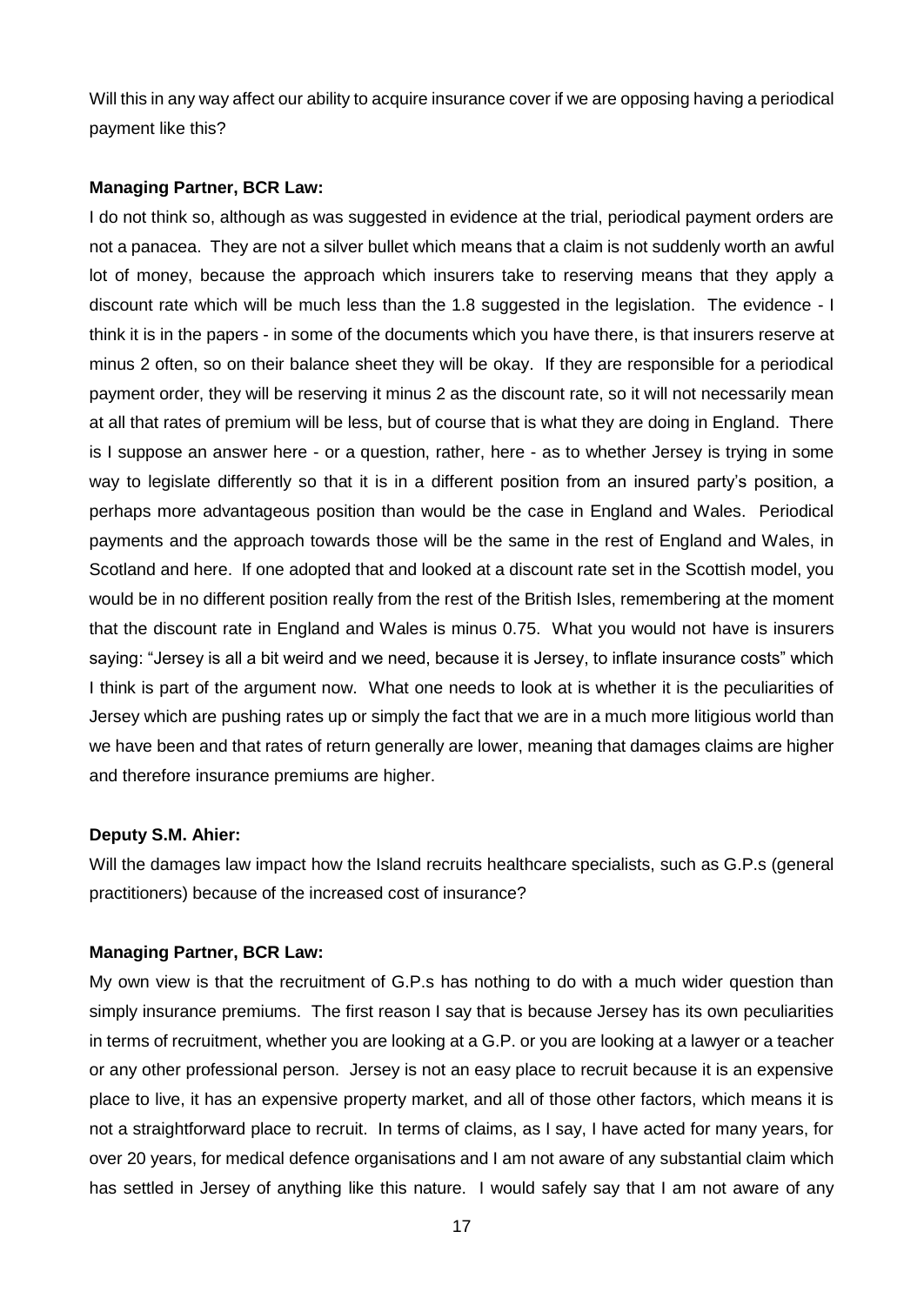settlement of a clinical negligence claim which has been in excess of £1 million. That is not to say there is not one out there, but it is unlikely to be a G.P. claim. The risks for G.P.s are very much lower than, for instance, the hospital, because we are lucky in Jersey in that we have a medical system which is within easy reach, so one sees very ready referrals from G.P.s to the hospital, because the expert is there and, frankly, pretty accessible in comparison to the U.K. Our waiting lists are lower; our ability to access healthcare is better. That means that if a G.P. is worried about anything, they readily refer things. In my experience, as I say, and I acted for - I still do - the M.D.U. (Medical Defence Union) for over 20 years. The number of G.P. claims I have had is less than I can count on one hand. I think it is, frankly, scaremongering on that part and there may be other reasons why G.P.s are seeing a rise in their insurance costs, but I would be surprised if it is just down to this. I think the Minister's costs and the ability to obtain insurance for obstetrics is a different matter, but it is a matter which is a worldwide problem in relation to getting insurance for those types of claims, because if something goes wrong at birth and you have a cerebral palsy case, then the costs of lifetime care are considerable. Giving birth, I am afraid, is a risky business, so the ability to insure there I think is relatively difficult, but it is not a Jersey problem, it is a much wider problem than that. The other, I think, is in relation to spinal types of surgery. I do not believe that we do much direct spinal surgery here. We would tend to refer that to the U.K.

#### **Deputy S.M. Ahier:**

In regards to the eligibility for plaintiffs to apply for social security or other benefits, would the draft law alter a claimant's eligibility in contrast to under the current damages law?

## **Managing Partner, BCR Law:**

This is very interesting, and I have always thought this is an area which does require some attention. The present position under the Social Security (Jersey) Law, Article 40, is that any benefits which are paid by the States are not treated as deductible against damages. If I receive a benefit - a disability benefit or something of that nature - as a direct result of my injury, I do not have to account to that to the defendant, so I have had my benefit and I still get my full loss of earnings claim or care claim from the defendant. There is, frankly, an element there of double recovery. Now, that is something which it seems to me does seem odd and one might look at altering that to ensure that there is not that element of double recovery. It is dealt with in England by the Compensation Recovery Unit, which is part of the Department of Work and Pensions, which effectively recovers from a defendant the benefits which are being paid out, which the defendant repays effectively to the Government, but deducts from what is due to the plaintiff. That seems to me to be entirely fair, that you are compensated, but you do not get to keep your benefits on top, which is what the position is. I think that could usefully be addressed, whether in this legislation or other legislation.

#### **Deputy S.M. Ahier:**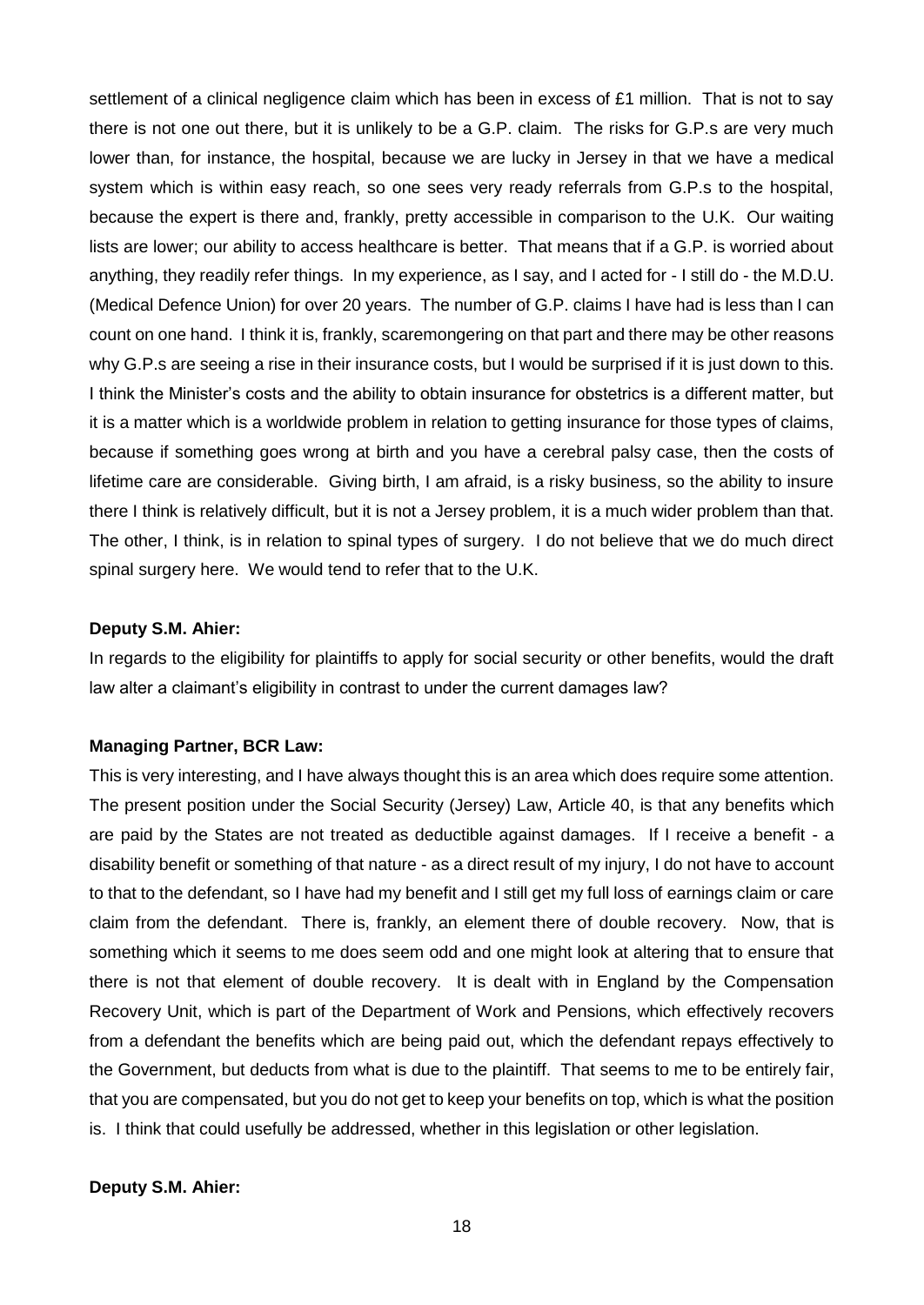Are you able to comment on how the draft law will affect the taxation for P.P.O. (periodical payment order) payments?

## **Managing Partner, BCR Law:**

This is one piece of the draft law which I think is helpful, which is that it at least hints at dealing with tax of both periodical payments and of, more importantly, income from damages awards and the 2 are obviously different. If I have a lump sum award which I invest, there is some suggestion that perhaps in order to ameliorate the problem in relation to the discount rate, I would not be taxed on the income from that. That causes some difficulties, because when does something cease to be your capital from your damages award? Unless you can entirely ring-fence it, that might cause some logistical problems. In my view, it would be better to take it into account in setting the discount rate. Also, frankly, the States would still get its tax take in relation to that and defendant insurers would be paying rather than the taxpayer in relation to that. That is one thing. Periodical payments I think are different. The current position in relation to periodical payments in Jersey is that they are not taxed. That is not something which is statutory, but it is something which is under the tax guidance and which in the 2 cases that there have been periodical payments, both of which I have been involved in, there has been a special dispensation confirmed by the Comptroller, that the income on those periodical payments ... well, first of all the lump sum, but also the payment of the periodical payment itself then will not be taxed. I think that is absolutely fair.

## **Senator K.L. Moore:**

Staying with P.P.O.s, if we could, in your helpful submissions you mention the imposition of P.P.O.s and I think you suggest that an imposition would be unlawful.

## **Managing Partner, BCR Law:**

As the law presently stands, yes. That is the position taken, but obviously if legislation does it, it is not. My position was that in relation to at common law, so the law before the passing of any legislation, it was not possible to impose a P.P.O. and that could only be done by consent. That was one of the arguments we had in front of the Royal Court and we will never know the answer to, because we settled between the end of the argument and the delivery of a judgment. My view, having heard the arguments - and giving some of them - remains that it would not have been possible. Part of that reason is because if one looks at the way in which every other legislature has dealt with it, from Scotland to England to Hong Kong, all of those who are looking at it see it as the proper basis for doing it, to be legislative change. Part of the reason I think for that is that there needs a regime around it. If one looks at the *X* v *Y* case, which is the first case in Jersey which allowed a P.P.O. to be made by consent, it did that by looking to the legislation in the U.K. as useful guidance as to how it should be done and the protections around it, reasonable security, for instance. There is no point in having a P.P.O. if the person from whom you are getting it is not good for the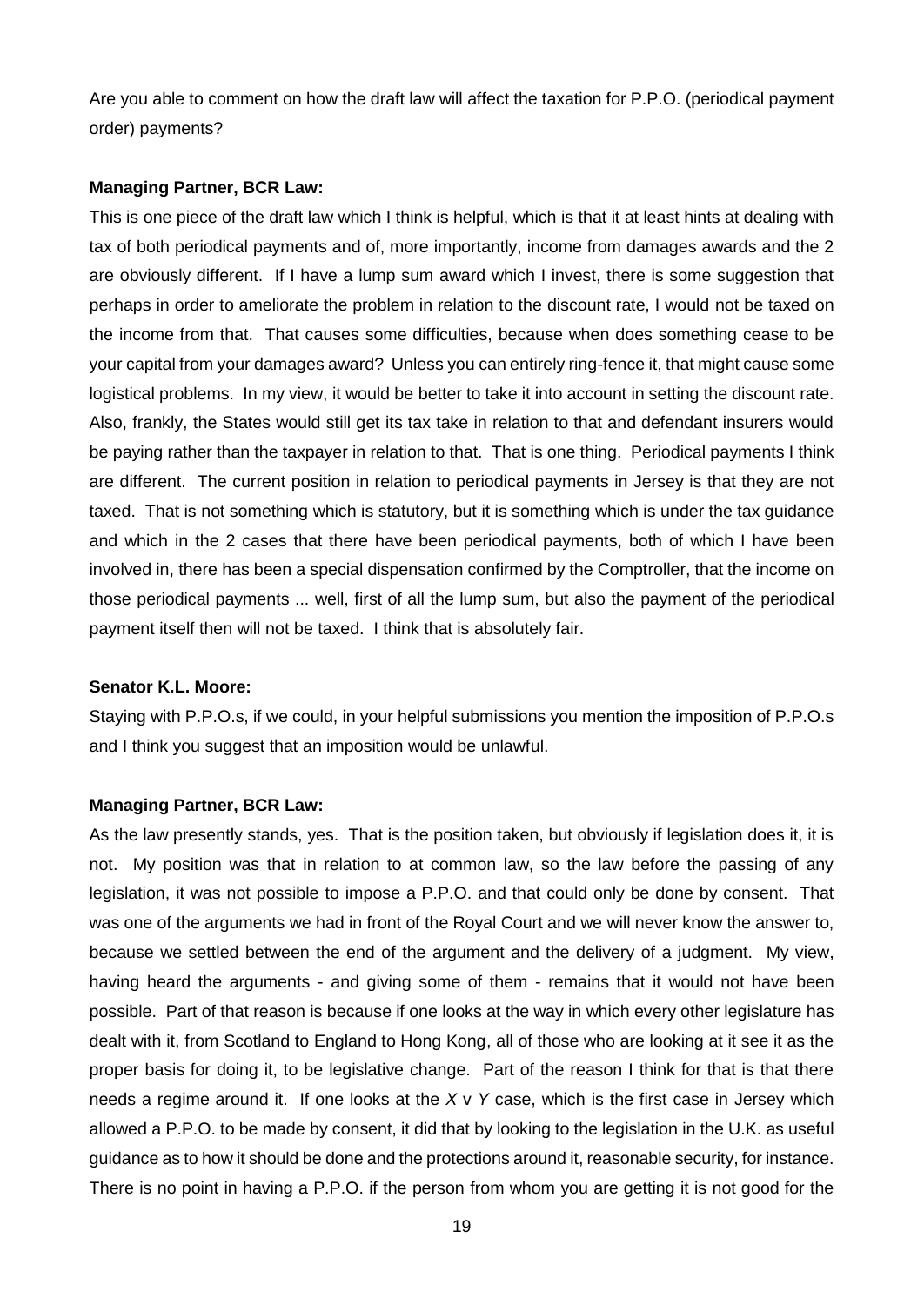money going forward. In that case, *X* v *Y,* the ultimate insurer was AXA and what the court said there was: "That is not good enough." Because we did not have the same protections as England under the F.S.A. (Financial Services Authority) scheme which would, in the event of a failure of an insurance company, pay out - that does not extend to Jersey - they would say: "Bigger trees have fallen in the financial forest" and therefore it was not possible simply to deal with it in that way. You need to have all of those protections around it.

## [15:45]

In terms of reasonable security, that is one of the things that the draft legislation seeks to deal with, for instance, if it is a Minister of the States or the guarantee is given by the Minister for Treasury and Resources, then those are things which the court can assume without greater investigation are reasonably secure, but there are other factors which should be taken into account as well in terms of the suitability of a P.P.O. I think, again, what the English legislation has done, and I think the Scottish legislation seeks to do, is to look at those factors. It is under Practice Direction 41B in relation to P.P.O.s under the Damages Act of 1996. When the court considers whether a P.P.O. should be made, it looks at the scale of the annual payments, the form preferred by the plaintiff or the claimant and the reasons for that and the advice which the plaintiff might have taken in relation to it and suitability and the form which the defendant wishes, and again, the reasons for that. I think those need to be more clearly stated in our draft legislation so that the court, when it is exercising a power to impose, does so for the right reasons.

#### **The Connétable of St. Martin:**

Do you believe that the imposition of the transitional provisions outlined in the draft law will have a disruptive impact on both pre-existing and future claimant cases?

#### **Managing Partner, BCR Law:**

I think the importance in transitional provisions is that they are fair and that they seek to do justice to the plaintiffs in any litigation, who will have been proceeding on a particular basis, and will have received advice against the background of the existing law, but equally in a sense treat the paying party fairly as well against the background of what would then be the discount rate. That is a decision which in my view is one best left to a court. I do not think the transitional provisions, as they are presently drafted, meet that balance of fairness because the test which they suggest is a test I do not understand because I do not understand what is meant by it being disproportionate. I think that a better test is either one which says simply it is not fair but the legal word that is always used when one wants to say it is not fair is that it is not reasonable in all the circumstances. That is a test which the court is well used to applying. I would welcome, therefore, transitional provisions which said: "In all the circumstances we would apply the statutory discount rate, save in circumstances where it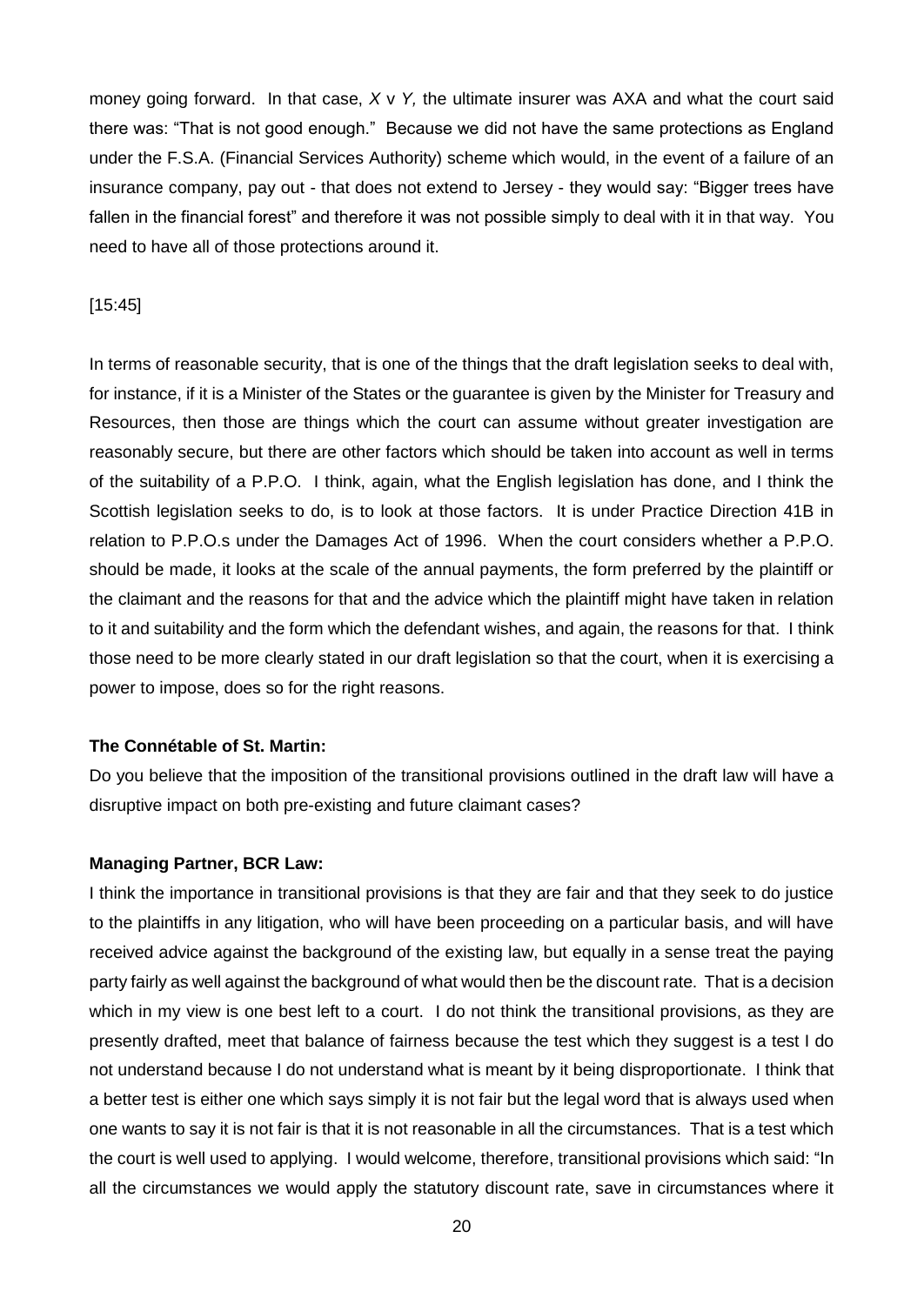was unreasonable to do so." That I hope would strike an appropriate balance. It depends. If a claim has been going on for 5 years on one particular basis, it would seem to me particularly unfair to a claimant or plaintiff to suddenly change the whole landscape. If something has just been issued then that is an entirely different matter.

## **The Connétable of St. Martin:**

In your submissions you suggest that the draft law could be contrary to the principles of the European Court of Human Rights.

## **Managing Partner, BCR Law:**

I think it could. Notwithstanding that it purports to have a certificate of compliance with it because I do not think it seeks to strike that balance of fairness between the plaintiffs and defendants, as the transitional provisions are drafted. It brings me back to this concern that ... and I can see a very ready argument being made that it is not compliant in circumstances where it has inadequate transitional provisions and is designed to meet circumstances where the States is the defendant because what you are doing is saying: "Well, we cannot win on the current landscape so we will change the rules." That seems to me to be entirely wrong, that you can simply say: "We are perceived as losing, as it currently stands, and therefore we are going to change the rule book." That is, I think, a dangerous road to tread down in circumstances where you are a defendant and seeking to pass legislation, particularly in circumstances where the Chief Minister has said before this panel that that is precisely what this legislation is designed to do. That should not be what legislation is designed to do. Not change the landscape because you do not like the current one, in terms, when you are a defendant. It should be aimed not with any particular piece of litigation in mind. It should be framed to meet what society thinks is a just outcome balancing the needs of plaintiffs who are a vulnerable group and who, as all the case law suggests, should be treated not as ordinary investors but as a special group of investors who have particular needs. Balancing their requirements against the need, quite properly, to ensure that doctors, but everyone, employers ... I think there is more risk for employers potentially in terms of indemnity levels than there are doctors, or certainly equal issues. But balancing claimants' needs and the needs of insurance and the ability to get insurance. I think that balance can be quite properly struck by adopting something which is akin to the Scottish model, which does seek deliberately to draw that balance and not to prefer the needs of one special interest group, frankly, against another.

## **Senator K.L. Moore:**

Thank you.

## **Managing Partner, BCR Law:**

Thank you very much for your time.